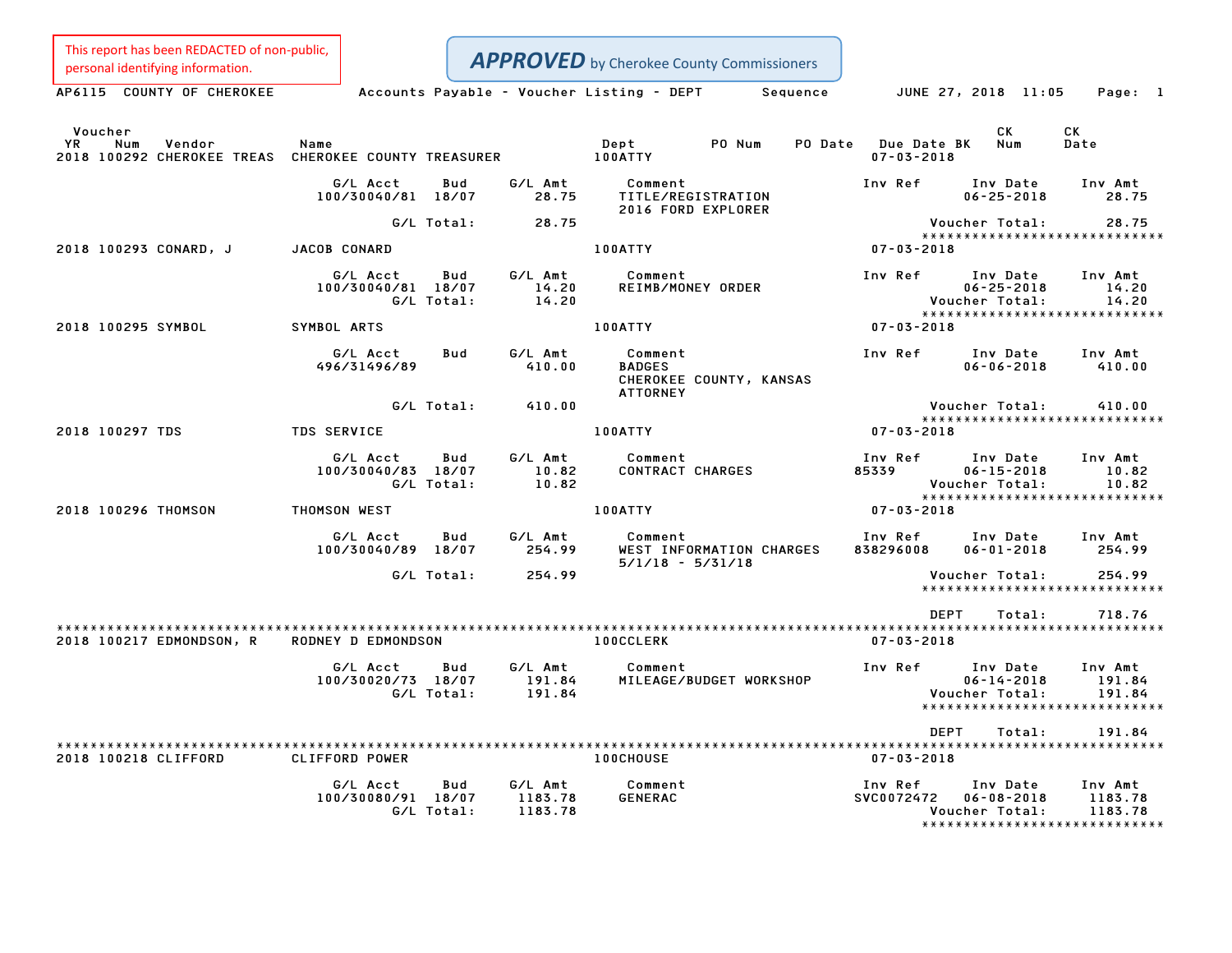| AP6115 COUNTY OF CHEROKEE                               |                                                     |                               | Accounts Payable – Voucher Listing – DEPT       Sequence | JUNE 27, 2018 11:05<br>Page: 2                                                                                                     |
|---------------------------------------------------------|-----------------------------------------------------|-------------------------------|----------------------------------------------------------|------------------------------------------------------------------------------------------------------------------------------------|
| Voucher<br>Num<br>Vendor<br>YR<br>2018 100219 CULLIGAN  | Name<br>CULLIGAN OF JOPLIN                          |                               | <b>CK</b><br><b>CK</b><br>PO Num<br>Dept<br>100CHOUSE    | PO Date Due Date BK<br>Num<br>Date<br>$07 - 03 - 2018$                                                                             |
|                                                         | G/L Acct<br>Bud<br>100/30080/83 18/07<br>G/L Total: | G/L Amt<br>20.80<br>20.80     | Comment<br>WATER                                         | Inv Ref<br>Inv Date<br>Inv Amt<br>$06 - 15 - 2018$<br>122111<br>20.80<br>Voucher Total:<br>20.80<br>****************************** |
| 2018 100255 EMPIRE                                      | EMPIRE DISTRICT ELECTRIC COMPANY                    |                               | <b>100CHOUSE</b>                                         | $07 - 03 - 2018$                                                                                                                   |
|                                                         | G/L Acct<br>Bud<br>100/30080/81 18/07<br>G/L Total: | G/L Amt<br>3769.35<br>3769.35 | Comment<br>ACCT 305532-35-0                              | Inv Ref<br>Inv Date<br>Inv Amt<br>$06 - 18 - 2018$<br>3769.35<br>Voucher Total:<br>3769.35<br>*****************************        |
| 2018 100303 EMPIRE                                      | EMPIRE DISTRICT ELECTRIC COMPANY                    |                               | <b>100CHOUSE</b>                                         | $07 - 03 - 2018$                                                                                                                   |
|                                                         | G/L Acct<br>Bud<br>100/30090/72 18/07<br>G/L Total: | G/L Amt<br>79.47<br>79.47     | Comment<br>ACCT 122003-60-1                              | Inv Ref<br>Inv Date<br>Inv Amt<br>$06 - 07 - 2018$<br>79.47<br>Voucher Total:<br>79.47<br>*****************************            |
| 2018 100220 FRONTIER                                    | FRONTIER FORENSICS PA                               |                               | 100CHOUSE                                                | $07 - 03 - 2018$                                                                                                                   |
|                                                         | G/L Acct<br>Bud<br>100/30080/89 18/07               | G/L Amt<br>6600.00            | Comment<br>AUTOPSY SERVICES                              | Inv Ref<br>Inv Date<br>Inv Amt<br>596<br>$05 - 31 - 2018$<br>6600.00                                                               |
|                                                         |                                                     |                               |                                                          |                                                                                                                                    |
|                                                         |                                                     |                               |                                                          |                                                                                                                                    |
| 2018 100301 MAXTON, K                                   | G/L Total:<br>KENNETH E MAXTON                      | 6600.00                       | 100CHOUSE                                                | Voucher Total:<br>6600.00<br>*****************************<br>$07 - 03 - 2018$                                                     |
|                                                         | G/L Acct<br>Bud<br>100/30080/89 18/07               | G/L Amt<br>240.00             | Comment<br>CORONER BILLING                               | Inv Ref<br>Inv Date<br>Inv Amt<br>$06 - 25 - 2018$<br>240.00                                                                       |
|                                                         | G/L Total:                                          | 240.00                        |                                                          | 240.00<br>Voucher Total:                                                                                                           |
| 2018 100290 PITNEY BOWES IN PITNEY BOWES INC            |                                                     |                               | <b>100CHOUSE</b>                                         | *****************************<br>$07 - 03 - 2018$                                                                                  |
|                                                         | G/L Acct<br>Bud<br>100/30080/21 18/07<br>G/L Total: | G/L Amt<br>526.97<br>526.97   | Comment<br>INK CTGS, TAPE                                | Inv Ref<br>Inv Date<br>Inv Amt<br>1007754080  06-14-2018<br>526.97<br>Voucher Total:<br>526.97                                     |
| 2018 100221 PITNEY GLOBAL                               | <b>PITNEY BOWES</b>                                 |                               | <b>100CHOUSE</b>                                         | *****************************<br>$07 - 03 - 2018$                                                                                  |
|                                                         | G/L Acct<br>Bud<br>100/30080/83 18/07<br>G/L Total: | G/L Amt<br>1573.68<br>1573.68 | Comment<br>LEASING CHARGES                               | Inv Ref<br>Inv Date<br>Inv Amt<br>3306311057 06-07-2018<br>1573.68<br>Voucher Total:<br>1573.68                                    |
| 2018 100222 PITNEY PURCHASE PITNEY BOWES PURCHASE POWER |                                                     |                               | <b>100CHOUSE</b>                                         | ******************************<br>07-03-2018                                                                                       |
|                                                         | G/L Acct<br>Bud<br>100/30080/89 18/07               | G/L Amt<br>290.51             | Comment<br>FINANCE CHG, LATE FEE                         | Inv Ref<br>Inv Date<br>Inv Amt<br>$06 - 10 - 2018$<br>290.51                                                                       |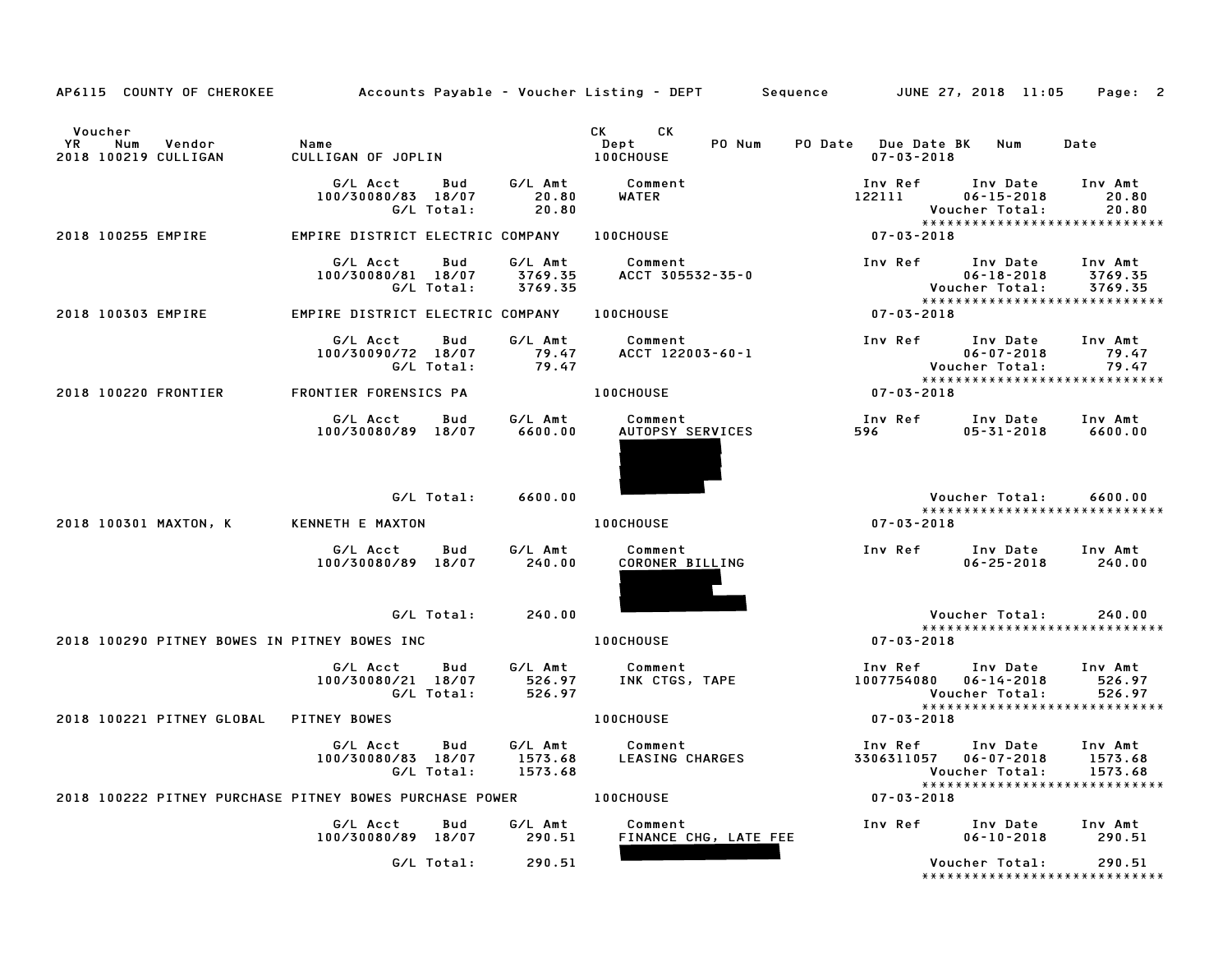| AP6115 COUNTY OF CHEROKEE                                          | Accounts Payable – Voucher Listing – DEPT      Sequence      JUNE 27, 2018 11:05 |                        |                                                              |                                                               | Page: 3                                                                                                                         |
|--------------------------------------------------------------------|----------------------------------------------------------------------------------|------------------------|--------------------------------------------------------------|---------------------------------------------------------------|---------------------------------------------------------------------------------------------------------------------------------|
| Voucher<br><b>YR</b><br>Num<br>Vendor<br>2018 100223 PRO SOLUTIONS | Name<br>PRO SOLUTIONS, LLC                                                       |                        | PO Num<br>Dept<br>Dept<br>100CHOUSE                          | PO Date Due Date BK Num<br>$07 - 03 - 2018$                   | CK<br>CK<br>Date                                                                                                                |
|                                                                    | G/L Acct<br>100/30080/81 18/07<br>G/L Total:                                     | 20.98<br>20.98         | Bud G/L Amt Comment<br>GAS SALES                             | 2018 05 134 06-12-2018                                        | Inv Ref Inv Date Inv Amt<br>20.98<br>Voucher Total:<br>20.98<br>*****************************                                   |
| 2018 100233 QUALITY PEST                                           | QUALITY PEST CONTROL INC <b>100CHOUSE</b>                                        |                        |                                                              | $07 - 03 - 2018$                                              |                                                                                                                                 |
|                                                                    | G/L Acct<br>Bud<br>100/30080/80 18/07<br>G/L Total:                              |                        | Comment<br>MONTHLY SPRAY                                     | Inv Ref       Inv Date<br>102492        06–18–2018            | Inv Amt<br>40.00<br>Voucher Total:<br>40.00                                                                                     |
| 2018 100311 STOCKTON                                               | STOCKTON RESORATION CO                                                           |                        | 100CHOUSE                                                    | $07 - 03 - 2018$                                              |                                                                                                                                 |
|                                                                    | G/L Acct Bud<br>100/30080/80 18/07                                               | G/L Amt                | Comment<br>9750.00 BRICK RESTORATION<br>PHASE 2 PD IN FULL   |                                                               | Inv Ref Inv Date Inv Amt<br>$06 - 25 - 2018$ 9750.00                                                                            |
|                                                                    | G/L Total: 9750.00                                                               |                        |                                                              | Voucher Total:                                                | 9750.00<br>******************************                                                                                       |
| 2018 100224 TOUCHTON                                               | TOUCHTON ELECTRIC INC                                                            |                        | <b>100CHOUSE</b>                                             | $07 - 03 - 2018$                                              |                                                                                                                                 |
|                                                                    | G/L Acct<br>Bud<br>100/30080/80 18/07                                            | 34.00                  | G/L Amt Comment<br>MONTHLY MAINTENANCE<br>$7/1/18 - 7/31/18$ |                                                               | Inv Ref Inv Date Inv Amt<br>31021 06-15-2018 34.00                                                                              |
|                                                                    | G/L Total: 34.00                                                                 |                        |                                                              |                                                               | Voucher Total: 34.00<br>****************************                                                                            |
| 2018 100225 TRUE VALUE COL TRUE VALUE COLUMBUS   100CHOUSE         |                                                                                  |                        |                                                              | $07 - 03 - 2018$                                              |                                                                                                                                 |
|                                                                    | G/L Acct Bud G/L Amt<br>100/30080/40 18/07 29.78<br>$G/L$ Total: 29.78           |                        | Comment<br><b>HEAT GUN<br/>TRIMMER LINE</b>                  |                                                               | 1nv Ref        Inv Date     Inv Amt<br>4348521         06–15–2018           25.99<br>4348830         06–19–2018            3.79 |
| 2018 100226 VIA                                                    | VIA CHRISTI HOSPITAL PITT <b>100CHOUSE</b>                                       |                        |                                                              | $07 - 03 - 2018$                                              | Voucher Total: 29.78<br>****************************                                                                            |
|                                                                    |                                                                                  |                        |                                                              |                                                               |                                                                                                                                 |
|                                                                    | G/L Acct<br><b>Bud</b><br>100/30080/89 18/07 725.00 SANE EXAM<br>G/L Total:      | 725.00                 | G/L Amt Comment                                              | 936 700                                                       | 725.00<br>Voucher Total:<br>725.00<br>*****************************                                                             |
|                                                                    |                                                                                  |                        |                                                              | DEPT                                                          | Total:<br>24884.32                                                                                                              |
| 2018 100227 COLUMBUS NEWS                                          | COLUMBUS NEWS REPORT                                                             | <b>Example 100COMM</b> |                                                              | 07-03-2018                                                    |                                                                                                                                 |
|                                                                    | G/L Acct<br><b>Bud</b><br>100/30010/78 18/07<br>G/L Total:                       | $68.00$<br>$68.00$     | G/L Amt Comment<br>Comment<br>RESOLUTION 16-2018             | Inv Ref      Inv Date<br>0615<br>06-15-2018<br>Voucher Total: | Inv Amt<br>68.00                                                                                                                |
| 2018 100289 GALENA SENTINEL THE SENTINEL-TIMES                     |                                                                                  |                        | 100COMM                                                      | $07 - 03 - 2018$                                              |                                                                                                                                 |
|                                                                    | G/L Acct<br>Bud<br>100/30010/78 18/07<br>G/L Total:                              | 4.00<br>4.00           | G/L Amt Comment<br>LEGAL RATE/KDOT PROJECT                   | Inv Ref Inv Date<br>2521 06-15-2018                           | Inv Amt<br>4.00<br>Voucher Total:<br>4.00<br>*****************************                                                      |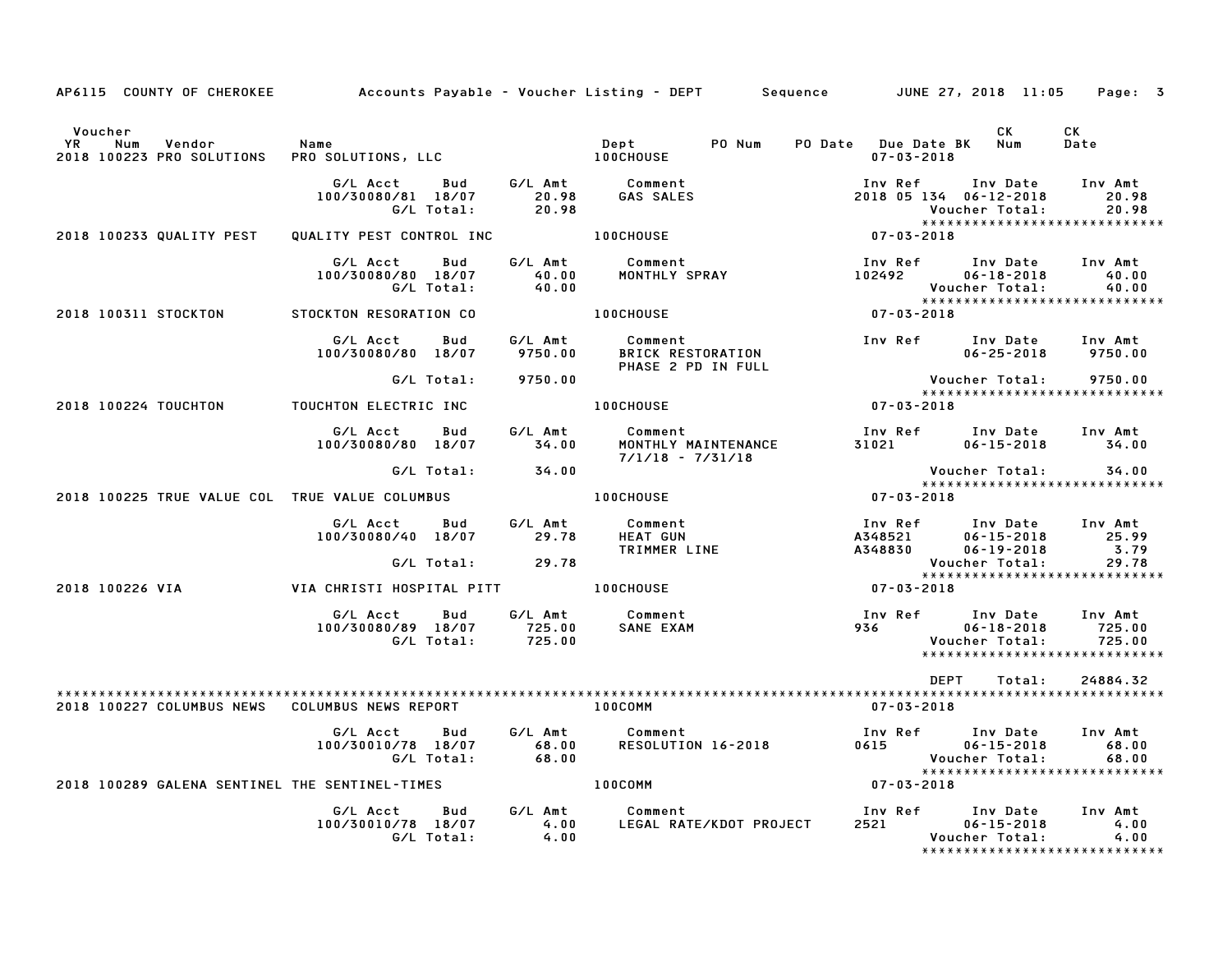| AP6115 COUNTY OF CHEROKEE                                               |                                                     |                               | Accounts Payable – Voucher Listing – DEPT         Sequence         JUNE 27, 2018  11:05 |                                         |                                                | Page: 4                                                     |
|-------------------------------------------------------------------------|-----------------------------------------------------|-------------------------------|-----------------------------------------------------------------------------------------|-----------------------------------------|------------------------------------------------|-------------------------------------------------------------|
| Voucher<br>YR<br>Vendor<br>Num<br>2018 100228 IN THE GARDEN             | Name<br>IN THE GARDEN                               |                               | PO Num<br>Dept<br>100COMM                                                               | PO Date Due Date BK<br>$07 - 03 - 2018$ | CK<br>Num                                      | <b>CK</b><br>Date                                           |
|                                                                         | G/L Acct<br>Bud<br>100/30010/89 18/07<br>G/L Total: | G⁄L Amt<br>41.80<br>41.80     | Comment<br>PLANT/VANATTA                                                                | Inv Ref                                 | Inv Date<br>$06 - 12 - 2018$<br>Voucher Total: | Inv Amt<br>41.80<br>41.80<br>****************************** |
|                                                                         |                                                     |                               |                                                                                         | <b>DEPT</b>                             | Total:                                         | 113.80                                                      |
| 2018 100305 ADVANTAGE COMP ADVANTAGE COMPUTER ENTERPRISES INC 100DCOURT |                                                     |                               |                                                                                         | $07 - 03 - 2018$                        |                                                |                                                             |
|                                                                         | G/L Acct<br>Bud<br>100/30070/89 18/07<br>G/L Total: | G/L Amt<br>288.75<br>288.75   | Comment<br>COMPUTER SERVICES                                                            | Inv Ref<br>64932                        | Inv Date<br>$06 - 12 - 2018$<br>Voucher Total: | Inv Amt<br>288.75<br>288.75                                 |
| 2018 100215 BINGHAM, M                                                  | MELANIE BINGHAM                                     |                               | <b>100DCOURT</b>                                                                        | 07-03-2018                              |                                                | *****************************                               |
|                                                                         | G/L Acct<br>Bud<br>100/30070/89 18/07<br>G/L Total: | G/L Amt<br>2750.00<br>2750.00 | Comment<br>MONTHLY ATTY/CO CONTRACT                                                     | Inv Ref Inv Date                        | $07 - 01 - 2018$<br>Voucher Total:             | Inv Amt<br>2750.00<br>2750.00                               |
| 2018 100306 CHAPPELL, B                                                 | <b>BRENDA CHAPPELL</b>                              |                               | 100DCOURT                                                                               | $07 - 03 - 2018$                        |                                                | *****************************                               |
|                                                                         | G/L Acct<br>Bud<br>100/30070/73 18/07<br>G/L Total: | G/L Amt<br>66.68<br>66.68     | Comment<br>TRAVEL EXPENSE                                                               | Inv Ref Inv Date                        | $06 - 25 - 2018$<br>Voucher Total:             | Inv Amt<br>66.68<br>66.68                                   |
| 2018 100307 CIZERLE, T                                                  | <b>TERRY CIZERLE</b>                                |                               | <b>100DCOURT</b>                                                                        | 07-03-2018                              |                                                | *****************************                               |
|                                                                         | G/L Acct<br>Bud<br>100/30070/73 18/07<br>G/L Total: | G/L Amt<br>43.45<br>43.45     | Comment<br>TRAVEL EXPENSE                                                               | Inv Ref Inv Date                        | $06 - 25 - 2018$<br>Voucher Total:             | Inv Amt<br>43.45<br>43.45                                   |
| 2018 100213 CURE, K                                                     | KEVIN T CURE                                        |                               | 100DCOURT                                                                               | $07 - 03 - 2018$                        |                                                | ******************************                              |
|                                                                         | G/L Acct<br>Bud<br>100/30070/89 18/07<br>G/L Total: | G/L Amt<br>2750.00<br>2750.00 | Comment<br>MONTHLY ATTY/CO CONTRACT                                                     | Inv Ref Inv Date                        | $07 - 01 - 2018$<br>Voucher Total:             | Inv Amt<br>2750.00<br>2750.00                               |
| 2018 100214 GAYOSO, C                                                   | CANDACE BREWSTER GAYOSO                             |                               | <b>100DCOURT</b>                                                                        | 07-03-2018                              |                                                | *****************************                               |
|                                                                         | G/L Acct<br>Bud<br>100/30070/89 18/07<br>G/L Total: | G/L Amt<br>2750.00<br>2750.00 | Comment<br>MONTHLY ATTY/CO CONTRACT                                                     | Inv Ref Inv Date                        | $07 - 01 - 2018$<br>Voucher Total:             | Inv Amt<br>2750.00<br>2750.00                               |
| 2018 100308 GAYOSO, C                                                   | <b>CANDACE BREWSTER GAYOSO</b>                      |                               | 100DCOURT                                                                               | 07-03-2018                              |                                                |                                                             |
|                                                                         | G/L Acct<br>Bud<br>100/30070/21 18/07<br>G/L Total: | G/L Amt<br>71.81<br>71.81     | Comment<br><b>TONER</b>                                                                 | Inv Ref Inv Date<br>5057550             | $06 - 13 - 2018$<br>Voucher Total:             | Inv Amt<br>71.81<br>71.81                                   |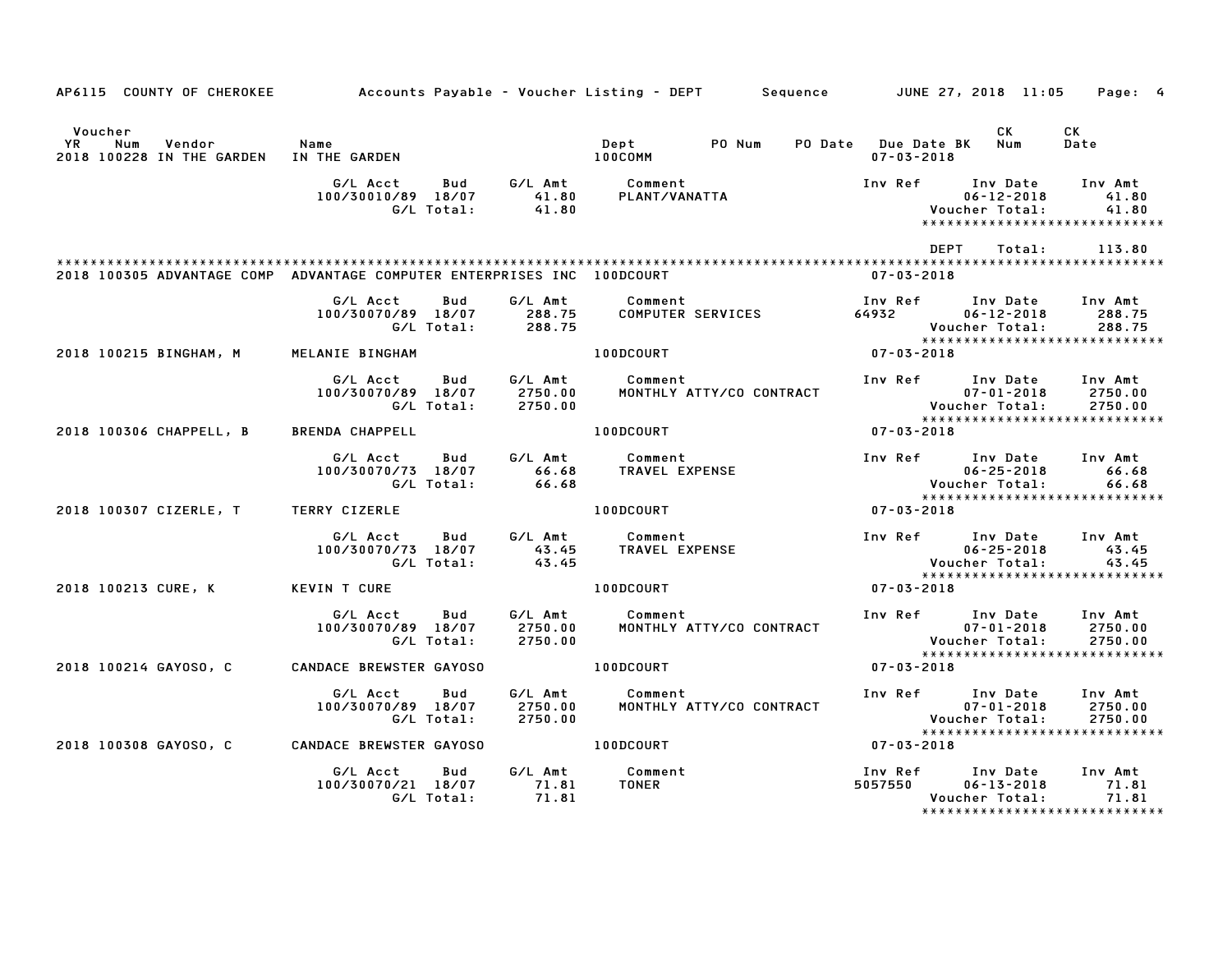| AP6115 COUNTY OF CHEROKEE                            |                                                                           |                                       | Accounts Payable – Voucher Listing – DEPT         Sequence         JUNE 27, 2018  11:05     Page:   5                       |                                                             |                                                    |                                                                             |
|------------------------------------------------------|---------------------------------------------------------------------------|---------------------------------------|-----------------------------------------------------------------------------------------------------------------------------|-------------------------------------------------------------|----------------------------------------------------|-----------------------------------------------------------------------------|
| Voucher<br>YR<br>Num<br>Vendor<br>2018 100309 PAWNEE | Name<br>PAWNEE COUNTY DISTRICT COURT 100DCOURT                            |                                       | PO Num<br>Dept                                                                                                              | PO Date Due Date BK Num<br>$07 - 03 - 2018$                 | CK                                                 | CK<br>Date                                                                  |
|                                                      | G/L Acct<br>Bud<br>100/30070/89 18/07<br>G/L Total:                       | 190.00<br>190.00                      | G/L Amt Comment<br>OUT OF COUNTY FILING                                                                                     | Inv Ref      Inv Date<br>18CT107                            | $06 - 07 - 2018$<br>Voucher Total:                 | Inv Amt<br>190.00<br>190.00                                                 |
| 2018 100216 STEELE, D                                | DOUGLAS ROPER STEELE                                                      |                                       | <b>100DCOURT</b>                                                                                                            | $07 - 03 - 2018$                                            |                                                    |                                                                             |
|                                                      | G/L Acct<br><b>Bud</b><br>100/30070/89 18/07<br>G/L Total:                | 2750.00<br>2750.00                    | G/L Amt Comment<br>MONTHLY ATTY/CO CONTRACT                                                                                 | Inv Ref      Inv Date                                       | 07-01-2018                                         | Inv Amt<br>2750.00<br>Voucher Total: 2750.00<br>*************************** |
| 2018 100310 YOUNG, M MAC YOUNG                       |                                                                           |                                       | 100DCOURT                                                                                                                   | 07-03-2018                                                  |                                                    |                                                                             |
|                                                      | G/L Acct<br><b>Bud</b><br>100/30070/73 18/07<br>G/L Total:                | G/L Amt<br>29.50<br>29.50             | Comment<br><b>TRAVEL EXPENSE</b>                                                                                            | Inv Ref                                                     | Inv Date<br>$06 - 25 - 2018$<br>Voucher Total:     | Inv Amt<br>29.50<br>29.50<br>*****************************                  |
|                                                      |                                                                           |                                       |                                                                                                                             | DEPT                                                        | Total:                                             | 11690.19                                                                    |
| 2018 100229 CINTAS 0855                              | <b>CINTAS CORP</b>                                                        |                                       | 100DEPT OFF                                                                                                                 | 07-03-2018                                                  |                                                    |                                                                             |
|                                                      | Bud<br>G/L Acct<br>100/30330/22 18/07<br>G/L Total:                       | G/L Amt<br>63.45<br>63.45             | Comment<br>GLOVES                                                                                                           | Inv Ref      Inv Date     Inv Amt<br>9403676553  06-01-2018 | Voucher Total:                                     | 63.45<br>63.45                                                              |
| 2018 100230 ETTINGERS                                | ETTINGER'S OFFICE SUPPLY 100DEPT OFF                                      |                                       |                                                                                                                             | $07 - 03 - 2018$                                            |                                                    | *****************************                                               |
|                                                      | G/L Acct<br>Bud<br>100/30330/31 18/07<br>100/30330/23 18/07<br>G/L Total: | G/L Amt<br>123.13<br>178.94<br>302.07 | Comment<br>T/TISSUE, TOWELS,<br>P^PEP. CANNED AIR                                                                           | Inv Ref Inv Date Inv Amt<br>5057460<br>5059970              | 06-13-2018<br>$06 - 20 - 2018$<br>Voucher Total:   | 123.13<br>178.94<br>302.07                                                  |
| 2018 98934 QUILL                                     | QUILL CORPORATION                                                         |                                       | 100DEPT OFF                                                                                                                 | $07 - 03 - 2018$                                            |                                                    | *****************************                                               |
|                                                      | G/L Acct<br>Bud<br>100/30330/22 18/03<br>G/L Total:                       | G/L Amt<br>118.68<br>118.68           | Comment<br>FASTENERS, FOLDERS, TABS                                                                                         | Inv Ref Inv Date<br>5082315                                 | $02 - 23 - 2018$<br>Voucher Total:                 | Inv Amt<br>118.68<br>118.68                                                 |
| 2018 100231 QUILL                                    | QUILL CORPORATION                                                         |                                       | <b>100DEPT OFF</b>                                                                                                          | 07-03-2018                                                  |                                                    |                                                                             |
|                                                      | G/L Acct<br>Bud<br>100/30330/22 18/07<br>100/30330/27 18/07               | G/L Amt<br>462.17<br>71.94            | Comment Inv Ref<br>TONERS, FOLDERS, CLIPS 7690299<br>FASTENERS, FOLDERS, 7690301<br>התרבת המשתתת המשתתת המשתתת המודר המשתתת | Inv Ref      Inv Date     Inv Amt                           | 06-07-2018<br>$06 - 07 - 2018$<br>$06 - 14 - 2018$ | 357.67<br>104.50<br>64.18                                                   |
|                                                      | G/L Total: 534.11                                                         |                                       | COVERS AND RESIDENCE ON A STRUCK COVERS                                                                                     | 7879136                                                     | $06 - 14 - 2018$<br>Voucher Total:                 | 7.76<br>534.11                                                              |
|                                                      |                                                                           |                                       |                                                                                                                             |                                                             |                                                    | *****************************                                               |
|                                                      |                                                                           |                                       | **************************************                                                                                      | <b>DEPT</b>                                                 | Total:                                             | 1018.31                                                                     |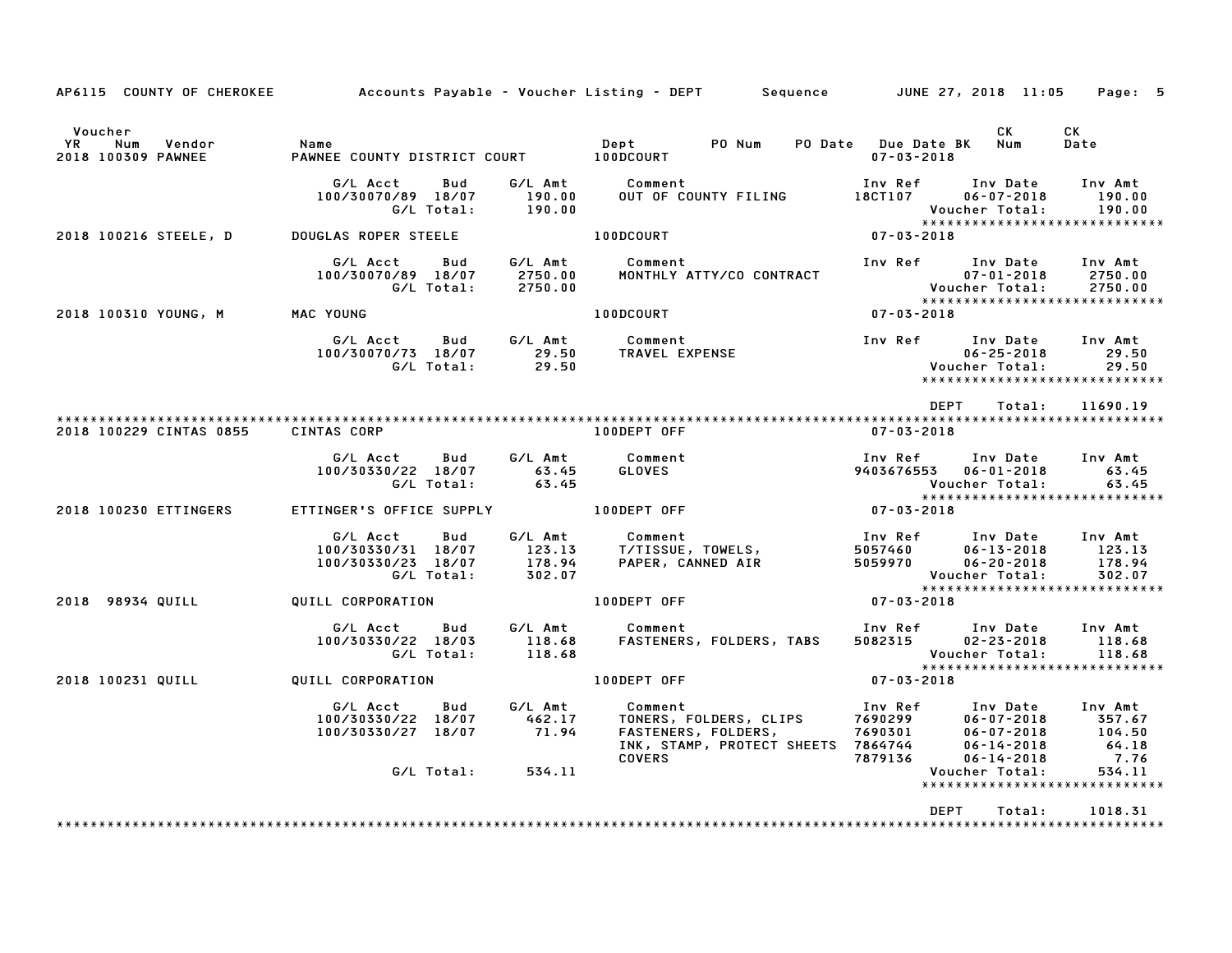| AP6115 COUNTY OF CHEROKEE                                                                                     | Accounts Payable – Voucher Listing – DEPT           |                                 | Sequence                                    |                                         | JUNE 27, 2018 11:05                                                              | Page: 6                         |
|---------------------------------------------------------------------------------------------------------------|-----------------------------------------------------|---------------------------------|---------------------------------------------|-----------------------------------------|----------------------------------------------------------------------------------|---------------------------------|
| Voucher<br>YR<br>Num<br>Vendor<br>2018 100232 SEK REG JUVENIL SEK REGIONAL JUVENILE DETENTION CTR 100JUVENILE | Name                                                |                                 | PO Num<br>Dept                              | PO Date Due Date BK<br>$07 - 03 - 2018$ | <b>CK</b><br>Num                                                                 | СK<br>Date                      |
|                                                                                                               | G/L Acct<br>Bud<br>100/30170/89 18/07               | G/L Amt<br>9243.00              | Comment<br>MONTHLY DETENTION FEE            | Inv Ref<br>6386                         | Inv Date<br>$05 - 31 - 2018$                                                     | Inv Amt<br>9243.00              |
|                                                                                                               | G/L Total:                                          | 9243.00                         | $5/1/18 - 5/31/18$                          |                                         | Voucher Total:<br>*****************************                                  | 9243.00                         |
|                                                                                                               |                                                     |                                 |                                             |                                         | <b>DEPT</b><br>Total:                                                            | 9243.00                         |
| 2018 100284 ARC                                                                                               | AMERICAN RESOURCE CONSULTANTS                       |                                 | 100REC                                      | $07 - 03 - 2018$                        |                                                                                  |                                 |
|                                                                                                               | G/L Acct<br>Bud<br>160/30160/29 18/07<br>G/L Total: | G/L Amt<br>252.38<br>252.38     | Comment<br>BALLOT BAGS, COLORING BOOKS 5082 | Inv Ref                                 | Inv Date<br>$06 - 20 - 2018$<br>Voucher Total:                                   | Inv Amt<br>252.38<br>252.38     |
| 2018 100283 WEIR CIVIC                                                                                        | WEIR CIVIC CLUB                                     |                                 | 100REC                                      | $07 - 03 - 2018$                        | *****************************                                                    |                                 |
|                                                                                                               | G/L Acct<br>Bud<br>100/30130/99 18/07               | G/L Amt<br>100.00               | Comment<br>COMMISSIONER DONATION            | Inv Ref                                 | Inv Date                                                                         | Inv Amt                         |
|                                                                                                               | G/L Total:                                          | 100.00                          | PATRICK COLLINS                             |                                         | $06 - 25 - 2018$<br>Voucher Total:<br>*****************************              | 100.00<br>100.00                |
|                                                                                                               |                                                     |                                 |                                             |                                         | <b>DEPT</b><br>Total:                                                            | 352.38                          |
| 2018 100243 CHARM TEX                                                                                         | CHARM-TEX INC                                       |                                 | <b>100SHERIFF</b>                           | $07 - 03 - 2018$                        |                                                                                  |                                 |
|                                                                                                               | G/L Acct<br>Bud<br>100/30060/37 18/07<br>G/L Total: | G/L Amt<br>187.42<br>187.42     | Comment<br>SHAMPOO,                         | Inv Ref<br>0165616                      | Inv Date<br>$06 - 07 - 2018$<br>Voucher Total:<br>*****************************  | Inv Amt<br>187.42<br>187.42     |
| 2018 100244 COMM HEALTH                                                                                       | COMMUNITY HEALTH CENTER OF SEK INC 100SHERIFF       |                                 |                                             | $07 - 03 - 2018$                        |                                                                                  |                                 |
|                                                                                                               | G/L Acct<br>Bud<br>100/30060/86 18/07<br>G/L Total: | G/L Amt<br>25.00<br>25.00       | Comment<br><b>VENIPUNCT, ROUTINE</b>        | Inv Ref<br>21376                        | Inv Date<br>$06 - 11 - 2018$<br>Voucher Total:<br>****************************** | Inv Amt<br>25.00<br>25.00       |
| 2018 100281 CONSOLIDATED CO CONSOLIDATED CORRECTIONAL FOOD SERV 100SHERIFF                                    |                                                     |                                 |                                             | 07-03-2018                              |                                                                                  |                                 |
|                                                                                                               | G/L Acct<br>Bud<br>100/30060/32 18/07<br>G/L Total: | G/L Amt<br>11189.01<br>11189.01 | Comment<br><b>INMATE MEALS</b>              | Inv Ref<br>19051618                     | Inv Date<br>$05 - 23 - 2018$<br>Voucher Total:<br>*****************************  | Inv Amt<br>11189.01<br>11189.01 |
| 2018 100234 CORRECT                                                                                           | CORRECT CARE SOLUTIONS LLC                          |                                 | <b>100SHERIFF</b>                           | $07 - 03 - 2018$                        |                                                                                  |                                 |
|                                                                                                               | G/L Acct<br>Bud<br>100/30060/86 18/07<br>G/L Total: | G/L Amt<br>72.00<br>72.00       | Comment<br>HEALTH CARE SERVICES             | Inv Ref<br><b>CCS37803</b>              | Inv Date<br>$06 - 12 - 2018$<br>Voucher Total:<br>*****************************  | Inv Amt<br>72.00<br>72.00       |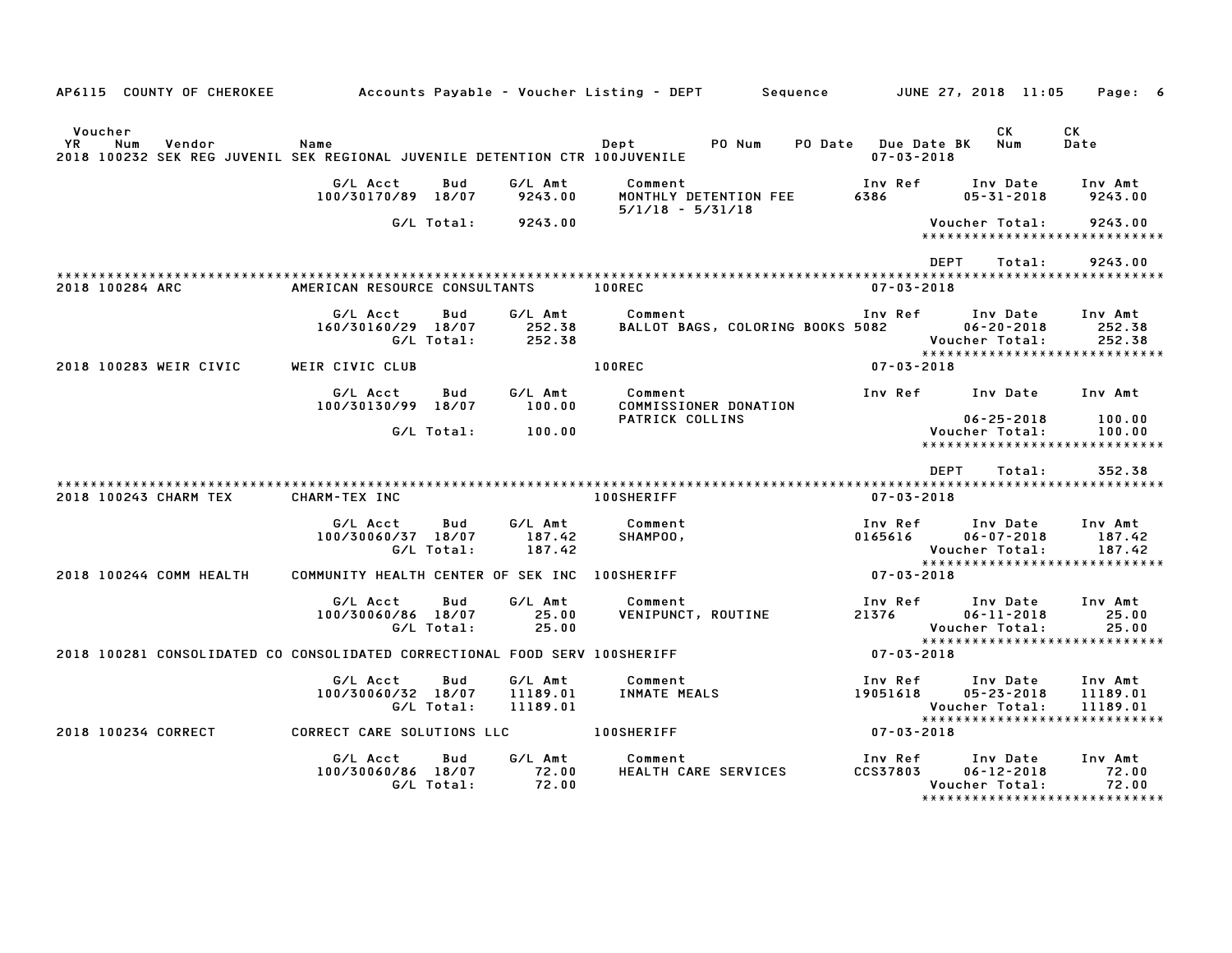| AP6115 COUNTY OF CHEROKEE Accounts Payable - Voucher Listing - DEPT Sequence JUNE 27, 2018 11:05                                                             |                                                                                       |                                                                                                                                                                                                                                                                               |                                                                                                                                                             |                                | Page: 7 |
|--------------------------------------------------------------------------------------------------------------------------------------------------------------|---------------------------------------------------------------------------------------|-------------------------------------------------------------------------------------------------------------------------------------------------------------------------------------------------------------------------------------------------------------------------------|-------------------------------------------------------------------------------------------------------------------------------------------------------------|--------------------------------|---------|
|                                                                                                                                                              |                                                                                       |                                                                                                                                                                                                                                                                               |                                                                                                                                                             |                                |         |
| Voucher                                                                                                                                                      |                                                                                       | CK CK                                                                                                                                                                                                                                                                         | PO Date Due Date BK Num Date                                                                                                                                |                                |         |
| YR Num Vendor – Name<br>2018–100245-DEALER – DEALER-AUTO-BODY – – Dept – PO-Num<br>2018–100SHERIFF – DEALER-AUTO-BODY – – 100SHERIFF –<br>2018 100245 DEALER |                                                                                       |                                                                                                                                                                                                                                                                               | 07-03-2018                                                                                                                                                  |                                |         |
|                                                                                                                                                              |                                                                                       |                                                                                                                                                                                                                                                                               |                                                                                                                                                             |                                |         |
|                                                                                                                                                              |                                                                                       |                                                                                                                                                                                                                                                                               |                                                                                                                                                             |                                |         |
|                                                                                                                                                              |                                                                                       |                                                                                                                                                                                                                                                                               |                                                                                                                                                             |                                |         |
| 2018 100235 FRANK FLET DOD FRANK FLETCHER DODGE                                                                                                              |                                                                                       | 100SHERIFF                                                                                                                                                                                                                                                                    |                                                                                                                                                             |                                |         |
|                                                                                                                                                              |                                                                                       |                                                                                                                                                                                                                                                                               |                                                                                                                                                             |                                |         |
|                                                                                                                                                              |                                                                                       |                                                                                                                                                                                                                                                                               | Inv Ref       Inv Date     Inv Amt<br>108691          06–14–2018            37.36                                                                           |                                |         |
|                                                                                                                                                              | G/L Acct Bud G/L Amt Comment<br>100/30060/25 18/07 37.36 SOLENOID<br>G/L Total: 37.36 |                                                                                                                                                                                                                                                                               | Voucher Total: 37.36<br>****************************                                                                                                        |                                |         |
|                                                                                                                                                              |                                                                                       |                                                                                                                                                                                                                                                                               | $07 - 03 - 2018$                                                                                                                                            |                                |         |
| 2018 100246 GROVES, D DAVID M GROVES                                                                                                                         |                                                                                       | 100SHERIFF                                                                                                                                                                                                                                                                    |                                                                                                                                                             |                                |         |
|                                                                                                                                                              |                                                                                       | G/L Acct Bud G/L Amt Comment<br>100/30060/88 18/07 72.10 REIMB/EXPENSE/TRAINING<br>G/L Total: 72.10                                                                                                                                                                           |                                                                                                                                                             |                                |         |
|                                                                                                                                                              |                                                                                       | REIMB/EXPENSE/TRAINING                                                                                                                                                                                                                                                        |                                                                                                                                                             |                                |         |
|                                                                                                                                                              |                                                                                       |                                                                                                                                                                                                                                                                               |                                                                                                                                                             |                                |         |
| 2018 100291 KANSASLAND                                                                                                                                       |                                                                                       | KANSASLAND TIRE OF PITTSBURG 100SHERIFF                                                                                                                                                                                                                                       |                                                                                                                                                             |                                |         |
|                                                                                                                                                              | G/L Acct Bud G/L Amt Comment                                                          |                                                                                                                                                                                                                                                                               |                                                                                                                                                             |                                |         |
|                                                                                                                                                              | 100/30060/25 18/07 542.88<br>G/L Total: 542.88                                        |                                                                                                                                                                                                                                                                               |                                                                                                                                                             |                                |         |
|                                                                                                                                                              |                                                                                       |                                                                                                                                                                                                                                                                               |                                                                                                                                                             |                                |         |
| 2018 100236 KS SECRETARY KANSAS SECRETARY OF STATE 400SHERIFF                                                                                                |                                                                                       |                                                                                                                                                                                                                                                                               |                                                                                                                                                             |                                |         |
|                                                                                                                                                              |                                                                                       |                                                                                                                                                                                                                                                                               |                                                                                                                                                             |                                |         |
|                                                                                                                                                              |                                                                                       | G/L Acct Bud G/L Amt Comment Inv Ref Inv Date Inv Amt 100/30060/76 18/07 25.00<br>100/30060/76 18/07 25.00 NOTARY/JENNIFER STOVER 105-04-2018 25.00<br>25.00 05-04-2018 6/L Total: 25.00                                                                                      |                                                                                                                                                             |                                |         |
|                                                                                                                                                              |                                                                                       |                                                                                                                                                                                                                                                                               |                                                                                                                                                             |                                |         |
| 2018 100247 MARMIC <b>MARMIC FIRE &amp; SAFETY CO</b> 100SHERIFF                                                                                             |                                                                                       |                                                                                                                                                                                                                                                                               |                                                                                                                                                             |                                |         |
|                                                                                                                                                              |                                                                                       |                                                                                                                                                                                                                                                                               |                                                                                                                                                             |                                |         |
|                                                                                                                                                              |                                                                                       |                                                                                                                                                                                                                                                                               |                                                                                                                                                             |                                |         |
|                                                                                                                                                              | G/L Total: 1526.00                                                                    |                                                                                                                                                                                                                                                                               |                                                                                                                                                             | Voucher Total:                 | 1526.00 |
|                                                                                                                                                              |                                                                                       |                                                                                                                                                                                                                                                                               |                                                                                                                                                             | ****************************** |         |
| 2018 100237 MAUDE             MERCY MAUDE NORTON MEM HOSP           100SHERIFF                                                                               |                                                                                       |                                                                                                                                                                                                                                                                               | $07 - 03 - 2018$                                                                                                                                            |                                |         |
|                                                                                                                                                              | G/L Acct Bud G/L Amt<br>100/30060/86 18/07 293.01                                     | Comment                                                                                                                                                                                                                                                                       | Inv Ref Inv Date Inv Amt                                                                                                                                    |                                |         |
|                                                                                                                                                              |                                                                                       | NEGOTIATED RATES                                                                                                                                                                                                                                                              |                                                                                                                                                             |                                |         |
|                                                                                                                                                              |                                                                                       |                                                                                                                                                                                                                                                                               | 940002026401 05-04-2018 12.87<br>940002026400 05-04-2018 23.45<br>940002045700 05-12-2018 150.86<br>940002045701 05-12-2018 105.83<br>Voucher Total: 293.01 |                                |         |
|                                                                                                                                                              |                                                                                       |                                                                                                                                                                                                                                                                               |                                                                                                                                                             |                                |         |
|                                                                                                                                                              |                                                                                       |                                                                                                                                                                                                                                                                               |                                                                                                                                                             |                                |         |
|                                                                                                                                                              | G/L Total: 293.01                                                                     |                                                                                                                                                                                                                                                                               |                                                                                                                                                             | *****************************  |         |
|                                                                                                                                                              |                                                                                       | 100SHERIFF<br>and the set of the set of the set of the set of the set of the set of the set of the set of the set of the set of the set of the set of the set of the set of the set of the set of the set of the set of the set                                               |                                                                                                                                                             |                                |         |
|                                                                                                                                                              | G/L Acct<br><b>Bud</b>                                                                |                                                                                                                                                                                                                                                                               |                                                                                                                                                             |                                |         |
|                                                                                                                                                              | 100/30060/25 18/07 129.96                                                             | 6/L Amt<br>129.96 GASKET SET<br>0IL FILTER<br>SCREWDRIVER, VALVE<br>BRAKE PADS<br>SLICONE, CABLE TIE<br>CABIN AIR FILTER<br>129.96<br>29.96<br>29.96<br>29.96<br>29.96<br>29.96<br>29.96<br>29.96<br>29.96<br>29.96<br>29.96<br>29.96<br>29.96<br>29.96<br>29.96<br>29.96<br> |                                                                                                                                                             |                                |         |
|                                                                                                                                                              | 18/07                                                                                 |                                                                                                                                                                                                                                                                               |                                                                                                                                                             |                                |         |
|                                                                                                                                                              |                                                                                       |                                                                                                                                                                                                                                                                               |                                                                                                                                                             |                                |         |
|                                                                                                                                                              |                                                                                       |                                                                                                                                                                                                                                                                               |                                                                                                                                                             |                                |         |
|                                                                                                                                                              |                                                                                       |                                                                                                                                                                                                                                                                               |                                                                                                                                                             |                                |         |
|                                                                                                                                                              | G/L Total: 129.96                                                                     |                                                                                                                                                                                                                                                                               |                                                                                                                                                             |                                |         |
|                                                                                                                                                              |                                                                                       |                                                                                                                                                                                                                                                                               |                                                                                                                                                             |                                |         |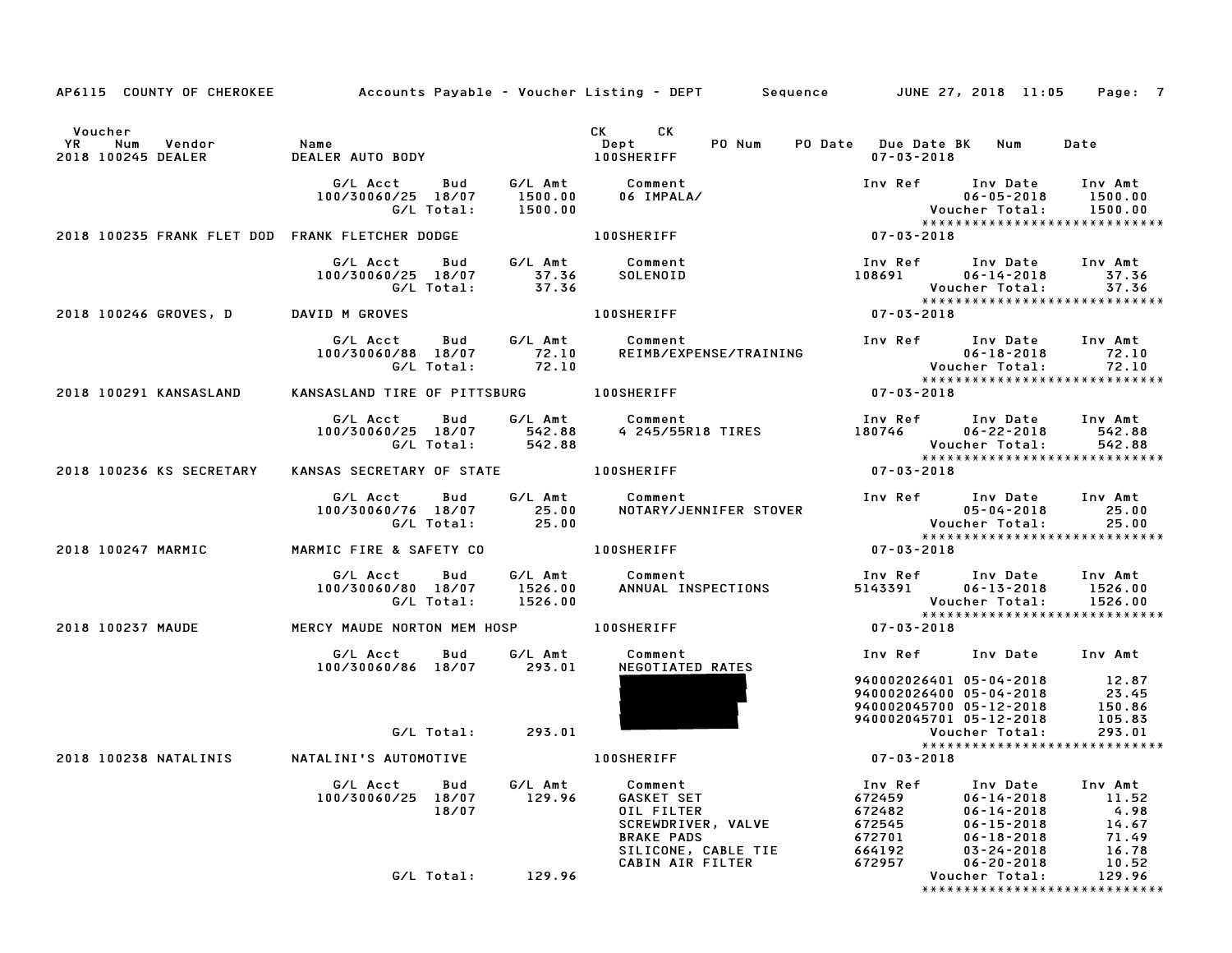|                                                                  |                                                                                                 |                    | AP6115 COUNTY OF CHEROKEE Accounts Payable - Voucher Listing - DEPT Sequence JUNE 27, 2018 11:05                                                                                                                                                                                                                      |                                                                                                                              |                         | Page: 8                                               |
|------------------------------------------------------------------|-------------------------------------------------------------------------------------------------|--------------------|-----------------------------------------------------------------------------------------------------------------------------------------------------------------------------------------------------------------------------------------------------------------------------------------------------------------------|------------------------------------------------------------------------------------------------------------------------------|-------------------------|-------------------------------------------------------|
| Voucher<br><b>YR</b><br>Num<br>Vendor<br>2018 100248 NEWEGG COMP | Name<br>NEWEGG BUSINESS, INC NEWERTER                                                           |                    |                                                                                                                                                                                                                                                                                                                       | $07 - 03 - 2018$                                                                                                             | <b>CK</b>               | CK<br>Date                                            |
|                                                                  |                                                                                                 |                    | G/L Acct     Bud     G/L Amt        Comment                           Inv Ref     Inv Date    Inv Amt<br>100/30060/71 18/07     104.00     DELL P2210T                       1301391047   06–18–2018     104.00<br>104.00<br>Vouc (G/L Total: 104.00<br>*****<br>TEEL INSURANCE AGENCY INC 100SHERIFF 1000 (7-03-2018 |                                                                                                                              |                         | *****************************                         |
| 2018 100239 TEEL                                                 |                                                                                                 |                    |                                                                                                                                                                                                                                                                                                                       |                                                                                                                              |                         |                                                       |
|                                                                  | G/L Acct Bud<br>100/30060/76 18/07 100.00<br>G/L Total: 100.00                                  |                    | G/L Amt Comment<br>Comment<br>BOND S457577                                                                                                                                                                                                                                                                            | Inv Ref Inv Date Inv Amt<br>279 05-04-2018 100.00<br>Voucher Total: 100.00<br>********************************<br>07-03-2018 |                         |                                                       |
| 2018 100240 TESSCO TESSCO INC                                    |                                                                                                 |                    | <b>100SHERIFF</b>                                                                                                                                                                                                                                                                                                     |                                                                                                                              |                         |                                                       |
|                                                                  |                                                                                                 |                    | G/L Acct     Bud     G/L Amt        Comment                      Inv Ref     Inv Date    Inv Amt<br>100/30060/94   18/07       84.31     WAVE ANTENNA, COIL, ROD     2570047      06–12–2018       84.31<br>G/L Total:       84.31                                                                                    |                                                                                                                              |                         |                                                       |
| 2018 100241 TRUE VALUE COL TRUE VALUE COLUMBUS                   |                                                                                                 |                    | <b>100SHERIFF</b>                                                                                                                                                                                                                                                                                                     |                                                                                                                              |                         |                                                       |
|                                                                  | G/L Acct Bud G/L Amt Comment<br>100/30060/80 18/07 39.87 CAULK, VE<br>18/06 18/06 DOWEL, NA     |                    |                                                                                                                                                                                                                                                                                                                       |                                                                                                                              |                         | Voucher Total: 39.87<br>***************************** |
| 2018 100242 TURNKEY TURNKEY CORRECTIONS                          |                                                                                                 |                    |                                                                                                                                                                                                                                                                                                                       |                                                                                                                              |                         |                                                       |
|                                                                  | G/L Acct Bud G/L Amt<br>100/30060/37 18/07 1778.69                                              |                    | 00SHERIFF<br>Comment<br>CANTEEN SALES<br>EMAIL CHARGES, VENDING<br>RELEASE DEBIT CARDS<br>PAPER, POSTCARD, DEOD, ETC<br>PAPER, POSTCARD, DEOD, ETC<br>PAPER, POSTCARD, DEOD, ETC<br>PAPER, POSTCARD, DEOD, ETC<br>PAPER, POSTCARD, DEOD, ETC<br>PA                                                                    |                                                                                                                              |                         |                                                       |
|                                                                  |                                                                                                 | G/L Total: 1778.69 |                                                                                                                                                                                                                                                                                                                       |                                                                                                                              |                         |                                                       |
|                                                                  |                                                                                                 |                    | <b>100SHERIFF</b>                                                                                                                                                                                                                                                                                                     | $07 - 03 - 2018$                                                                                                             |                         |                                                       |
|                                                                  | G/L Acct  Bud  G/L Amt  Comment<br>100/30060/25 18/06  350.00  DODGE  PIC<br>G/L Total:  350.00 |                    |                                                                                                                                                                                                                                                                                                                       | 111V Net<br>6421 06-19-2018<br>Voucher Total:                                                                                | $06 - 19 - 2018$ 350.00 | Inv Amt<br>350.00                                     |
|                                                                  |                                                                                                 |                    |                                                                                                                                                                                                                                                                                                                       | <b>DEPT</b>                                                                                                                  | Total:                  | 18056.61                                              |
| 2018 100250 CORPORATE SUMNERONE                                  |                                                                                                 |                    | <b>100TREAS</b>                                                                                                                                                                                                                                                                                                       | 07-03-2018                                                                                                                   |                         |                                                       |
|                                                                  |                                                                                                 |                    | G/L Acct Bud G/L Amt Comment 1nv Ref Inv Date Inv Amt<br>100/30030/79 18/07 52.16 CONTRACT CHARGES 1816528 06–12–2018 52.16<br>6/L Total: 52.16 S2.16 Voucher Total: 52.16                                                                                                                                            | Voucher Total: 52.16<br>****************************                                                                         |                         |                                                       |
| 2018 100300 ELMORE, R RAVEN ELMORE                               |                                                                                                 |                    | <b>100TREAS</b>                                                                                                                                                                                                                                                                                                       | $07 - 03 - 2018$                                                                                                             |                         |                                                       |
|                                                                  |                                                                                                 |                    | G/L Acct      Bud      G/L Amt        Comment                               Inv Ref      Inv Date     Inv Amt<br>100/30030/88  18/07        267.05     MILEAGE/CONF & CERTIFICATIN                 06–25–2018       267.05<br>MANHATTAN                                                                               |                                                                                                                              | $06 - 25 - 2018$ 267.05 |                                                       |
|                                                                  | G/L Total:                                                                                      | 267.05             |                                                                                                                                                                                                                                                                                                                       |                                                                                                                              | Voucher Total: 267.05   | *****************************                         |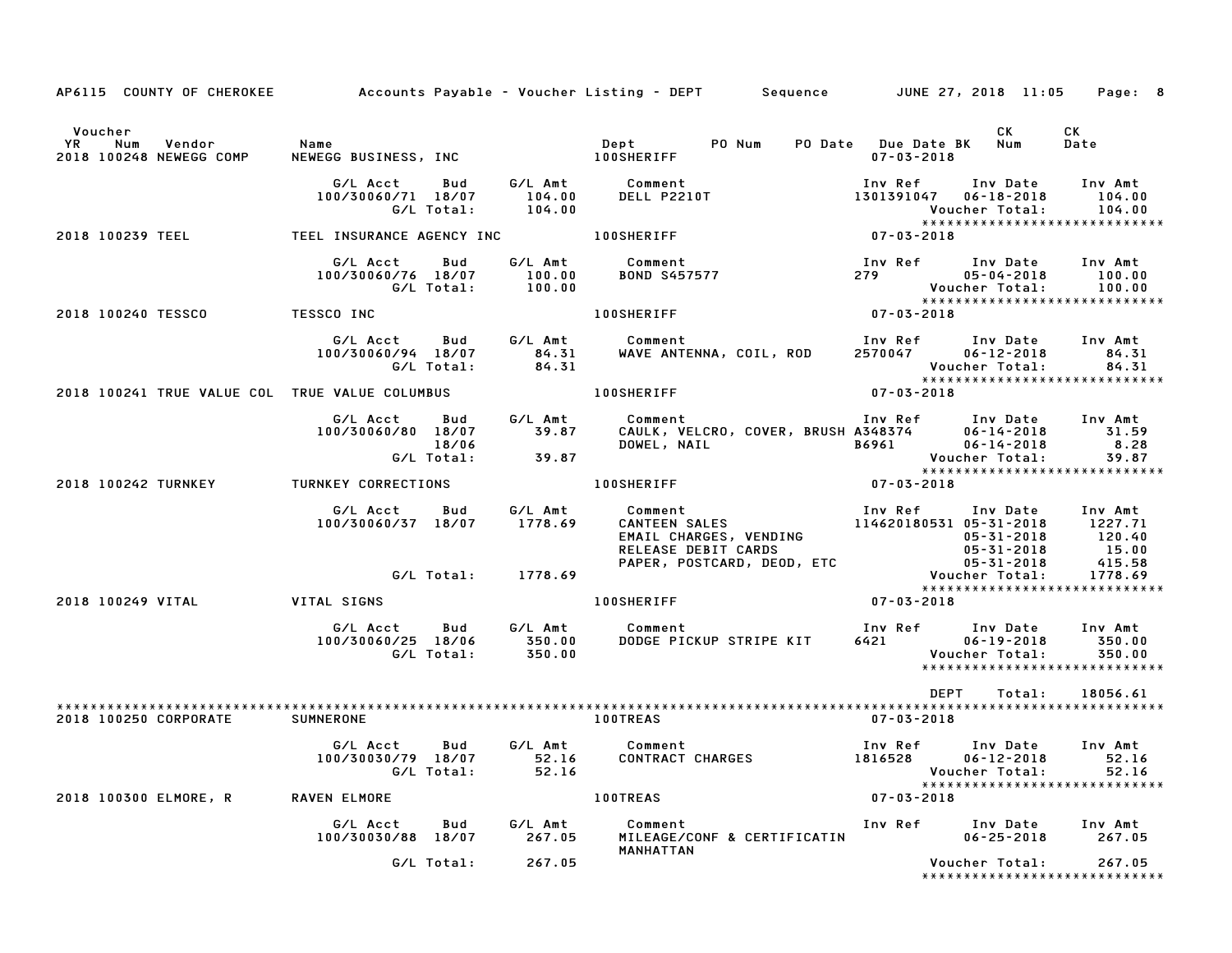|                    |     |                           | AP6115 COUNTY OF CHEROKEE Accounts Payable - Voucher Listing - DEPT Sequence JUNE 27, 2018 11:05 |                          |                    |                                                                           |                      |                |                                                                                                                                           |                                                                      |          | Page: 9                                                    |  |
|--------------------|-----|---------------------------|--------------------------------------------------------------------------------------------------|--------------------------|--------------------|---------------------------------------------------------------------------|----------------------|----------------|-------------------------------------------------------------------------------------------------------------------------------------------|----------------------------------------------------------------------|----------|------------------------------------------------------------|--|
| Voucher            |     |                           |                                                                                                  |                          |                    |                                                                           |                      |                |                                                                                                                                           | <b>CK</b>                                                            |          | CK                                                         |  |
| <b>YR</b>          | Num | Vendor                    | Name                                                                                             |                          |                    | Dept                                                                      | PO Num               | <b>PO Date</b> | <b>Due Date BK</b>                                                                                                                        | Num                                                                  |          | Date                                                       |  |
|                    |     |                           |                                                                                                  |                          |                    |                                                                           |                      |                |                                                                                                                                           | DEPT                                                                 | Total:   | 319.21                                                     |  |
|                    |     | 2018 100251 CORPORATE     | <b>SUMNERONE</b>                                                                                 |                          |                    | 103                                                                       |                      |                | $07 - 03 - 2018$                                                                                                                          |                                                                      |          |                                                            |  |
|                    |     |                           | G/L Acct<br>103/30103/83 18/07                                                                   | <b>Bud</b><br>G/L Total: | 13.23<br>13.23     | G/L Amt Comment                                                           | CONTRACT CHARGES     |                | Inv Ref<br>1816527                                                                                                                        | $06 - 12 - 2018$<br>Voucher Total:                                   | Inv Date | Inv Amt<br>13.23<br>13.23<br>***************************** |  |
|                    |     |                           |                                                                                                  |                          |                    |                                                                           |                      |                |                                                                                                                                           | DEPT                                                                 | Total:   | 13.23                                                      |  |
|                    |     | 2018 100271 BLEVINS       | BLEVINS ASPHALT CONSTRUCTION CO INC 110HWY                                                       |                          |                    |                                                                           |                      |                | $07 - 03 - 2018$                                                                                                                          |                                                                      |          |                                                            |  |
|                    |     |                           | G/L Acct<br>110/30110/34 18/07                                                                   | Bud                      | G/L Amt<br>683.76  | Comment<br>COLD MIX                                                       |                      |                | Inv Ref<br>2251<br>2283<br>2297                                                                                                           | Inv Date<br>$06 - 12 - 2018$<br>$06 - 15 - 2018$<br>$06 - 19 - 2018$ |          | Inv Amt<br>164.01<br>394.24<br>125.51                      |  |
|                    |     |                           |                                                                                                  | G/L Total:               | 683.76             |                                                                           |                      |                |                                                                                                                                           | Voucher Total:                                                       |          | 683.76<br>*****************************                    |  |
|                    |     | 2018 100298 CINTAS 0855   | CINTAS CORP                                                                                      |                          |                    | 110HWY                                                                    |                      |                | $07 - 03 - 2018$                                                                                                                          |                                                                      |          |                                                            |  |
|                    |     |                           | G/L Acct<br>110/30110/89 18/07                                                                   | Bud                      | G/L Amt<br>36.59   | Comment<br><b>RESTOCKED</b>                                               | CABINET ORGANIZED &  |                | Inv Ref<br>8403697515  06-15-2018                                                                                                         | Inv Date                                                             |          | Inv Amt<br>36.59                                           |  |
|                    |     |                           |                                                                                                  | G/L Total:               | 36.59              |                                                                           |                      |                |                                                                                                                                           | Voucher Total:                                                       |          | 36.59                                                      |  |
| 2018 100264 CLEAN  |     |                           | CLEAN THE UNIFORM CO JOPLIN 110HWY                                                               |                          |                    |                                                                           |                      |                | $07 - 03 - 2018$                                                                                                                          |                                                                      |          | *****************************                              |  |
|                    |     |                           | G/L Acct<br>110/30110/42 18/07                                                                   | Bud<br>G/L Total:        | 73.89              | G/L Amt Comment<br>73.89 MAT, AIR                                         | MAT, AIR FRESH, SOAP |                | Inv Ref<br>20004843                                                                                                                       | Inv Date<br>$06 - 18 - 2018$<br>Voucher Total:                       |          | Inv Amt<br>73.89<br>73.89<br>***************************** |  |
|                    |     | 2018 100259 COLUMBUS NEWS | COLUMBUS NEWS REPORT                                                                             |                          |                    | <b>110HWY</b>                                                             |                      |                | $07 - 03 - 2018$                                                                                                                          |                                                                      |          |                                                            |  |
|                    |     |                           | G/L Acct<br>110/30110/79 18/07                                                                   | Bud                      | G/L Amt<br>32.00   | Comment<br>LEGAL NOTICE<br><b>5TH STREET</b>                              |                      |                | Inv Ref Inv Date<br>0618                                                                                                                  | $06 - 18 - 2018$                                                     |          | Inv Amt<br>32.00                                           |  |
|                    |     |                           |                                                                                                  | G/L Total:               | 32.00              |                                                                           |                      |                |                                                                                                                                           | Voucher Total:                                                       |          | 32.00<br>*****************************                     |  |
| 2018 100272 FABICK |     |                           | JOHN FABICK TRACTOR CO                                                                           |                          |                    | 110HWY                                                                    |                      |                | $07 - 03 - 2018$                                                                                                                          |                                                                      |          |                                                            |  |
|                    |     |                           | G/L Acct<br>110/30110/79 18/07                                                                   | Bud                      | G/L Amt<br>2446.17 | Comment<br>STRIP-WEAR<br>LAMP, STRIP<br>STRIP<br>STRIP-WEAR<br>STRIP-WEAR |                      |                | Inv Ref<br>PIJ00342613 06-20-2018<br>PIJ00342614 06-20-2018<br>PIJ00342615 06-20-2018<br>PIJ00342616 06-20-2018<br>PIJ00342617 06-20-2018 | Inv Date                                                             |          | Inv Amt<br>352.61<br>925.47<br>73.06<br>85.14<br>510.84    |  |
|                    |     |                           |                                                                                                  | G/L Total:               | 2446.17            |                                                                           |                      |                | PIJ00342809 06-22-2018                                                                                                                    | Voucher Total:                                                       |          | 499.05<br>2446.17<br>*******************************       |  |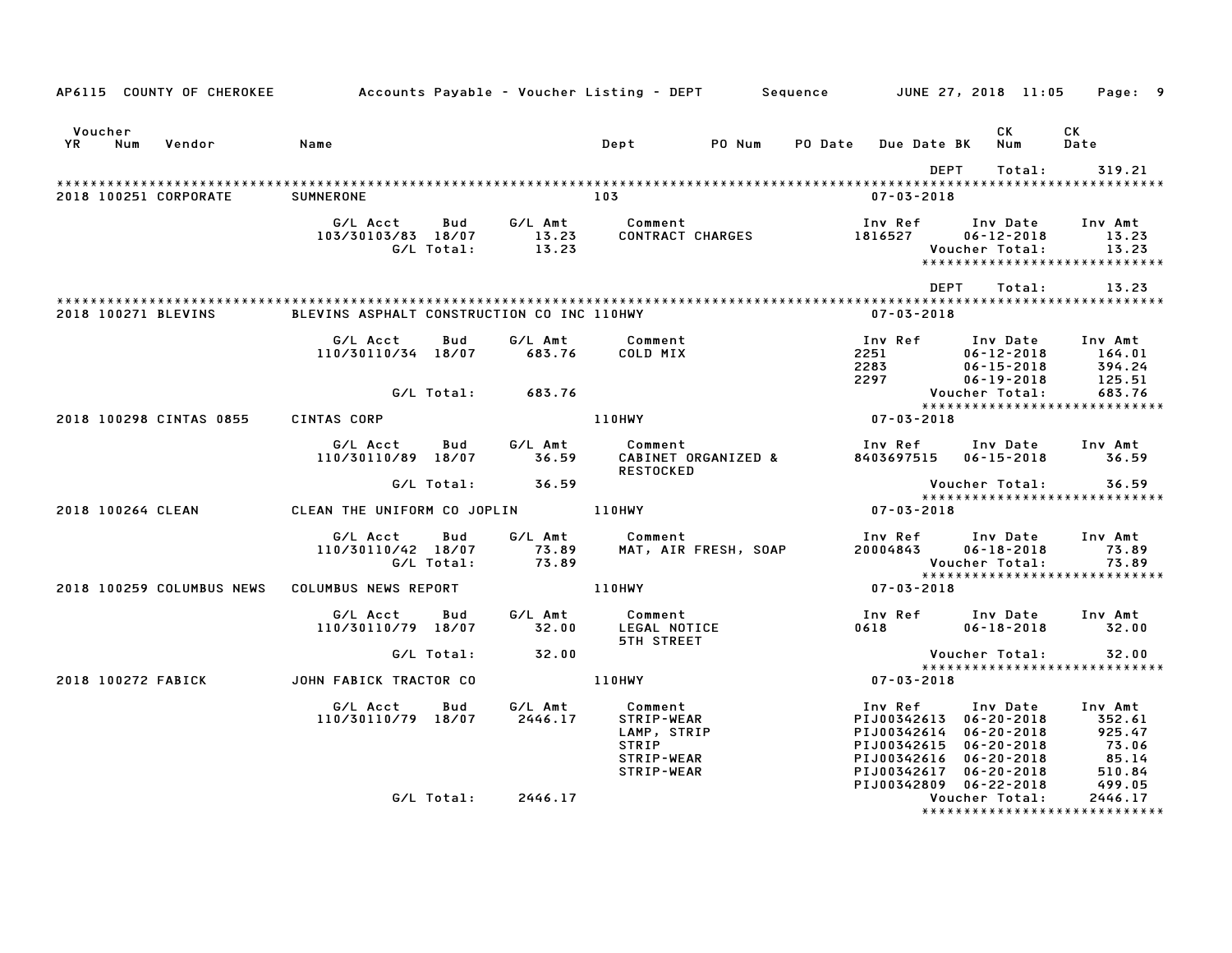| AP6115 COUNTY OF CHEROKEE Accounts Payable - Voucher Listing - DEPT Sequence JUNE 27, 2018 11:05 Page: 10 |                                                                        |                      |                                               |                                                                                                  |                                                                                                                                                                                                                                     |                                                                                                    |
|-----------------------------------------------------------------------------------------------------------|------------------------------------------------------------------------|----------------------|-----------------------------------------------|--------------------------------------------------------------------------------------------------|-------------------------------------------------------------------------------------------------------------------------------------------------------------------------------------------------------------------------------------|----------------------------------------------------------------------------------------------------|
| Voucher<br>YR Num Vendor<br>2018 100288 FARMERS                                                           | Name                                                                   |                      |                                               | PO Date Due Date BK Num<br>$07 - 03 - 2018$                                                      | CK                                                                                                                                                                                                                                  | CK<br>Date                                                                                         |
|                                                                                                           | G/L Acct   Bud<br>110/30110/79 18/07<br>G/L Total:                     | 17.31<br>17.31       | G/L Amt Comment<br><b>PARTS</b>               |                                                                                                  | Inv Ref Inv Date Inv Amt<br>$230552$ $06-22-2018$<br>Voucher Total:                                                                                                                                                                 | 17.31<br>17.31                                                                                     |
| 2018 100270 FLEETPRIDE                                                                                    | FLEETPRIDE                                                             |                      | <b>110HWY</b>                                 | $07 - 03 - 2018$                                                                                 |                                                                                                                                                                                                                                     |                                                                                                    |
|                                                                                                           | G/L Acct Bud<br>110/30110/79 18/07 859.19 FILTER, ELEMENT              |                      | G/L Amt Comment<br><b>PARTS</b>               | 94946512                                                                                         | Inv Ref Inv Date Inv Amt<br>$06 - 13 - 2018$ 118.65<br>96420248 06-21-2018                                                                                                                                                          | 740.54                                                                                             |
|                                                                                                           | G/L Total: 859.19                                                      |                      |                                               |                                                                                                  | Voucher Total:                                                                                                                                                                                                                      | 859.19                                                                                             |
| 2018 100261 JENKINS DIESEL JENKINS DIESEL POWER INC ____________________________                          |                                                                        |                      |                                               | $07 - 03 - 2018$                                                                                 |                                                                                                                                                                                                                                     |                                                                                                    |
|                                                                                                           | G/L Acct  Bud  G/L Amt  Comment<br>110/30110/79  18/07  130.66  GASKET |                      | <b>BRACKET</b><br>GASKET                      | 367421<br>367475                                                                                 | Inv Ref       Inv Date      Inv Amt<br>367435          06-13-2018          28.60<br>$06 - 13 - 2018$ 28.60<br>06-13-2018 87.18<br>06-14-2018 14.88                                                                                  |                                                                                                    |
|                                                                                                           | G/L Total: 130.66                                                      |                      |                                               |                                                                                                  | Voucher Total:<br>*****************************                                                                                                                                                                                     | 130.66                                                                                             |
| 2018 100256 JIM WOODS                                                                                     |                                                                        |                      |                                               | $07 - 03 - 2018$                                                                                 |                                                                                                                                                                                                                                     |                                                                                                    |
|                                                                                                           | G/L Acct Bud<br>110/30110/30 18/07<br>110/30110/31 18/07<br>G/L Total: | 13631.80<br>19642.71 | G/L Amt Comment<br>6010.91 GASOLINE<br>DIESEL |                                                                                                  | 1nv Ref 1nv Date 1nv Amt<br>240789 06–20–2018 6010.91<br>06202018  06-20-2018  13631.80                                                                                                                                             |                                                                                                    |
| 2018 100269 KIRKLAND                                                                                      | KIRKLAND                                                               |                      | <b>110HWY</b>                                 | $07 - 03 - 2018$                                                                                 |                                                                                                                                                                                                                                     |                                                                                                    |
|                                                                                                           | G/L Acct   Bud<br>110/30110/79 18/07<br>G/L Total:                     | 40.00<br>40.00       | G/L Amt Comment<br><b>OXYGEN</b>              |                                                                                                  | Inv Ref Inv Date Inv Amt<br>363108 06-13-2018 40.00<br>Voucher Total:                                                                                                                                                               | 40.00                                                                                              |
| 2018 100274 LAMBERT         LAMBERT TRACTOR & MACHINERY SALES   110HWY                                    |                                                                        |                      |                                               | 07-03-2018                                                                                       |                                                                                                                                                                                                                                     |                                                                                                    |
|                                                                                                           | G/L Acct   Bud<br>110/30110/79 18/07<br>G/L Total:                     | 17.30<br>17.30       | G/L Amt Comment<br><b>PARTS</b>               |                                                                                                  | Inv Ref Inv Date Inv Amt<br>06-20-2018<br><b>Voucher Total:</b>                                                                                                                                                                     | 17.30<br>17.30                                                                                     |
| 2018 100263 MFA OIL                                                                                       | MFA OIL - NEOSHO 1055 110HWY                                           |                      |                                               | $07 - 03 - 2018$                                                                                 |                                                                                                                                                                                                                                     |                                                                                                    |
|                                                                                                           | G/L Acct<br>Bud<br>110/30110/31 18/07 7893.19                          |                      | G/L Amt Comment<br>DIESEL                     | 566580<br>567033<br>566590<br>566587<br>566583<br>566577<br>566579<br>566541<br>566543<br>566538 | Inv Ref      Inv Date     Inv Amt<br>$06 - 18 - 2018$<br>$06 - 18 - 2018$<br>$06 - 18 - 2018$<br>$06 - 18 - 2018$<br>$06 - 18 - 2018$<br>$06 - 18 - 2018$<br>$06 - 18 - 2018$<br>06-18-2018<br>$06 - 18 - 2018$<br>$06 - 18 - 2018$ | 518.30<br>570.49<br>1115.85<br>639.20<br>639.44<br>555.43<br>438.33<br>832.16<br>722.77<br>1313.41 |
|                                                                                                           | G/L Total:                                                             | 7893.19              |                                               | 571753                                                                                           | $06 - 22 - 2018$<br>Voucher Total:<br>*****************************                                                                                                                                                                 | 547.81<br>7893.19                                                                                  |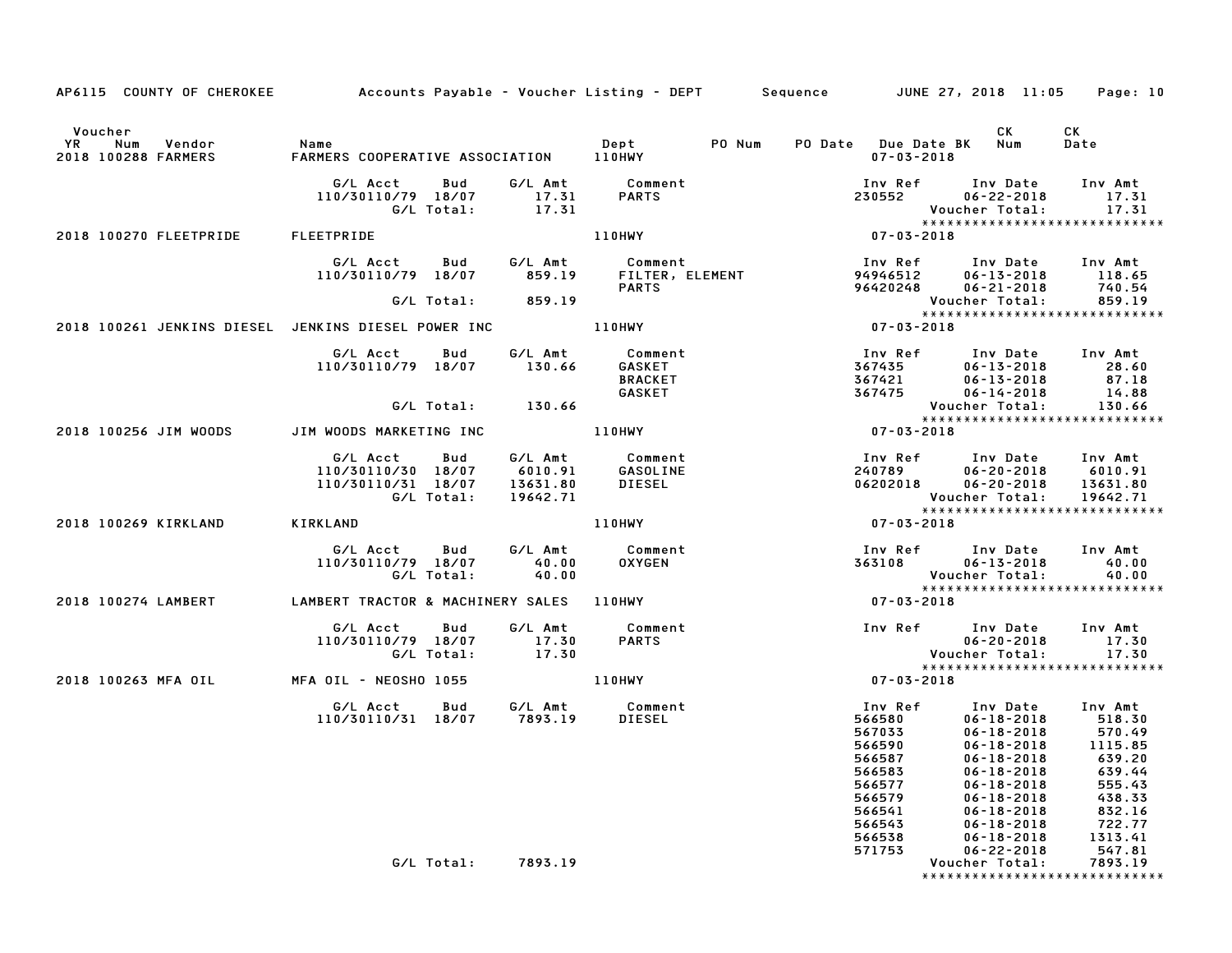| AP6115 COUNTY OF CHEROKEE         Accounts Payable – Voucher Listing – DEPT      Sequence        JUNE 27, 2018 11:05 |                                                     |                               |                                                            |                                                 |                                                                                          | Page: 11                                            |
|----------------------------------------------------------------------------------------------------------------------|-----------------------------------------------------|-------------------------------|------------------------------------------------------------|-------------------------------------------------|------------------------------------------------------------------------------------------|-----------------------------------------------------|
| Voucher<br>YR<br>Num<br>Vendor<br>2018 100260 MIDWEST MINERAL MIDWEST MINERALS                                       | Name                                                |                               | PO Num<br>Dept<br><b>DULE</b><br>110HWY                    | PO Date Due Date BK<br>$07 - 03 - 2018$         | CK<br>Num                                                                                | CK<br>Date                                          |
|                                                                                                                      | G/L Acct<br><b>Bud</b><br>110/30110/35 18/07        |                               | G/L Amt          Comment<br>12027.86        ROCK           | Inv Ref<br>296169<br>296168<br>298219<br>298218 | Inv Date<br>$06 - 09 - 2018$<br>$06 - 09 - 2018$<br>$06 - 16 - 2018$<br>$06 - 16 - 2018$ | Inv Amt<br>4056.98<br>1388.54<br>5475.31<br>1107.03 |
|                                                                                                                      | G/L Total:                                          | 12027.86                      |                                                            |                                                 | Voucher Total:                                                                           | 12027.86                                            |
|                                                                                                                      |                                                     |                               |                                                            |                                                 | *****************************                                                            |                                                     |
| 2018 100266 MUNICIPAL                                                                                                | MUNICIPAL INDUSTRIAL SUPPLY                         |                               | 110HWY                                                     | $07 - 03 - 2018$                                |                                                                                          |                                                     |
|                                                                                                                      | G/L Acct<br>Bud<br>110/30110/79 18/07<br>G/L Total: | G/L Amt<br>967.23<br>967.23   | Comment<br>"OWED RIADE                                     | Inv Ref<br>2961 7                               | Inv Date<br>$06 - 14 - 2018$<br>Voucher Total:                                           | Inv Amt<br>967.23<br>967.23                         |
| 2018 100262 NATALINIS                                                                                                | NATALINI'S AUTOMOTIVE                               |                               | 110HWY                                                     | $07 - 03 - 2018$                                | *****************************                                                            |                                                     |
|                                                                                                                      | G/L Acct<br><b>Bud</b><br>110/30110/79 18/07        | G/L Amt<br>326.39             | Comment<br><b>BIT SET</b><br><b>COUPLER</b>                | Inv Ref<br>672294<br>672419                     | Inv Date<br>$06 - 13 - 2018$<br>$06 - 14 - 2018$                                         | Inv Amt<br>95.49<br>17.96                           |
|                                                                                                                      |                                                     |                               | <b>WASHER</b><br><b>PART</b><br>WET WIPES<br>HOSE END      | 672475<br>672710<br>672734<br>672782            | $06 - 14 - 2018$<br>$06 - 18 - 2018$<br>$06 - 18 - 2018$<br>$06 - 18 - 2018$             | 1.00<br>11.78<br>15.99<br>13.98                     |
|                                                                                                                      |                                                     |                               | AIR HOSE<br>ADAPTER, TAPE<br>OIL FILTER<br>OIL FILTER, OIL | 673264<br>673253<br>672955<br>673010            | $06 - 22 - 2018$<br>$06 - 22 - 2018$<br>$06 - 20 - 2018$<br>$06 - 20 - 2018$             | 89.99<br>7.68<br>5.57<br>38.40                      |
|                                                                                                                      |                                                     |                               | AIR FILTER                                                 | 673011                                          | $06 - 20 - 2018$                                                                         | 20.19                                               |
|                                                                                                                      |                                                     |                               | AIR FILTER                                                 | 673070                                          | $06 - 21 - 2018$                                                                         | 8.36                                                |
|                                                                                                                      | G/L Total: 326.39                                   |                               |                                                            |                                                 | Voucher Total:                                                                           | 326.39                                              |
| 2018 100285 NATALINIS                                                                                                | NATALINI'S AUTOMOTIVE                               |                               | 110HWY                                                     | $07 - 03 - 2018$                                | *****************************                                                            |                                                     |
|                                                                                                                      | G/L Acct<br>Bud<br>110/30110/79 18/07<br>G/L Total: | G/L Amt<br>7.29<br>7.29       | Comment<br><b>PART</b>                                     | 673179                                          | Inv Ref Inv Date<br>$06 - 22 - 2018$<br>Voucher Total:                                   | Inv Amt<br>7.29<br>7.29                             |
| 2018 100286 NEPTUNE                                                                                                  | NEPTUNE RADIATOR & AUTO REPAIR 110HWY               |                               |                                                            | $07 - 03 - 2018$                                | *****************************                                                            |                                                     |
|                                                                                                                      | G/L Acct<br>Bud<br>110/30110/79 18/07<br>G/L Total: | G/L Amt<br>1016.34<br>1016.34 | Comment<br>RADIATOR REPAIR                                 | 0022707                                         | Inv Ref Inv Date<br>$06 - 21 - 2018$<br>Voucher Total:<br>*****************************  | Inv Amt<br>1016.34<br>1016.34                       |
| 2018 100267 O'MALLEY                                                                                                 | 0'MALLEY IMPLEMENT CO INC 110HWY                    |                               |                                                            | $07 - 03 - 2018$                                |                                                                                          |                                                     |
|                                                                                                                      | G/L Acct<br>Bud<br>110/30110/79 18/07<br>G/L Total: | G/L Amt<br>811.10<br>811.10   | Comment<br><b>PARTS</b>                                    | Inv Ref<br>S40061                               | Inv Date<br>$06 - 14 - 2018$<br>Voucher Total:<br>*****************************          | Inv Amt<br>811.10<br>811.10                         |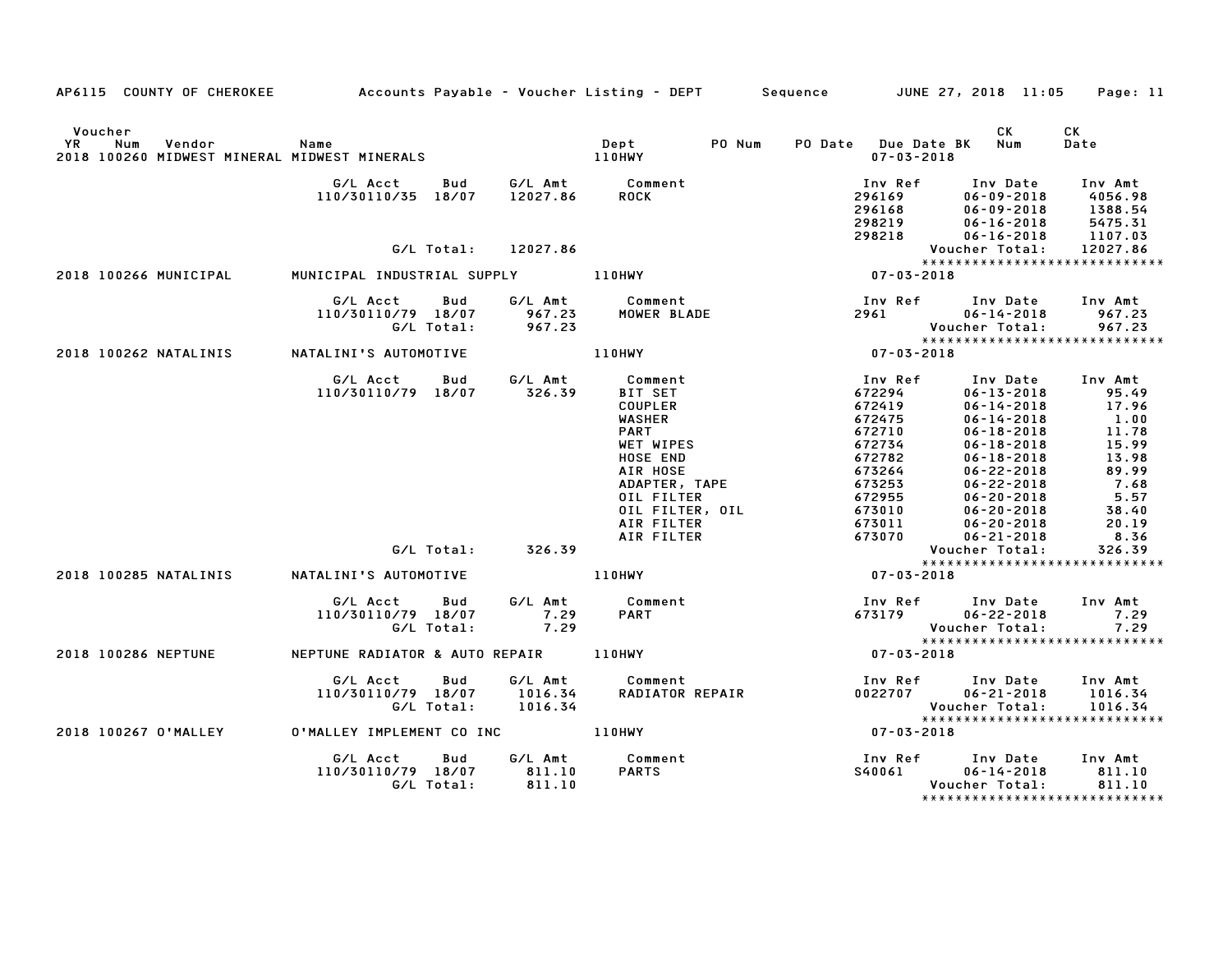| AP6115 COUNTY OF CHEROKEE                               |                                   |                   |                                 | Accounts Payable – Voucher Listing – DEPT         Sequence                              |                                         | JUNE 27, 2018 11:05                              | Page: 12                                                         |
|---------------------------------------------------------|-----------------------------------|-------------------|---------------------------------|-----------------------------------------------------------------------------------------|-----------------------------------------|--------------------------------------------------|------------------------------------------------------------------|
| Voucher<br>YR<br>Num<br>Vendor<br>2018 100257 POWERPLAN | Name<br>POWERPLAN                 |                   |                                 | PO Num<br>Dept<br>110HWY                                                                | PO Date Due Date BK<br>$07 - 03 - 2018$ | CK<br>Num                                        | CK<br>Date                                                       |
|                                                         | G/L Acct<br>110/30110/79 18/07    | Bud               | G/L Amt<br>9254.61              | Comment<br><b>PARTS</b><br><b>CARBON GRBLADE</b>                                        | Inv Ref<br>966439<br>967179             | Inv Date<br>$06 - 18 - 2018$<br>$06 - 19 - 2018$ | Inv Amt<br>263.01<br>8991.60                                     |
|                                                         |                                   | G/L Total:        | 9254.61                         |                                                                                         |                                         | Voucher Total:                                   | 9254.61<br>******************************                        |
| 2018 100258 PURCELL                                     | PURCELL TIRE & RUBBER COMPANY     |                   |                                 | 110HWY                                                                                  | $07 - 03 - 2018$                        |                                                  |                                                                  |
|                                                         | G/L Acct<br>110/30110/33 18/07    | Bud               | G/L Amt<br>4194.10              | Comment<br><b>TIRES</b><br><b>TIRES</b>                                                 | Inv Ref<br>2624555<br>2624609           | Inv Date<br>$06 - 19 - 2018$<br>$06 - 20 - 2018$ | Inv Amt<br>376.50<br>3817.60                                     |
|                                                         |                                   | G/L Total:        | 4194.10                         |                                                                                         |                                         | Voucher Total:                                   | 4194.10                                                          |
| 2018 100265 TEETER'S                                    | TEETER'S ASPHALT & MATERIALS      |                   |                                 | <b>110HWY</b>                                                                           | $07 - 03 - 2018$                        |                                                  | *****************************                                    |
|                                                         | G/L Acct<br>110/30110/40 18/07    | Bud               | G/L Amt<br>8286.30              | Comment<br>C-MIX<br><b>BOONE LAKE RD</b>                                                | Inv Ref<br>7147                         | Inv Date<br>$06 - 15 - 2018$                     | Inv Amt<br>8286.30                                               |
|                                                         |                                   | G/L Total:        | 8286.30                         |                                                                                         |                                         | Voucher Total:                                   | 8286.30<br>*****************************                         |
| 2018 100294 TEETER'S PAVING TEETER'S PAVING             |                                   |                   |                                 | 110HWY                                                                                  | $07 - 03 - 2018$                        |                                                  |                                                                  |
|                                                         | G/L Acct<br>110/30110/40 18/07    | Bud<br>G/L Total: | G/L Amt<br>14951.40<br>14951.40 | Comment<br>ASPHALT BOONE LAKE RD                                                        | Inv Ref<br>1918                         | Inv Date<br>$06 - 25 - 2018$<br>Voucher Total:   | Inv Amt<br>14951.40<br>14951.40<br>***************************** |
| 2018 100268 TRUE VALUE COL TRUE VALUE COLUMBUS          |                                   |                   |                                 | 110HWY                                                                                  | $07 - 03 - 2018$                        |                                                  |                                                                  |
|                                                         | G/L Acct<br>110/30110/79 18/07    | Bud<br>G/L Total: | G/L Amt<br>2.39<br>2.39         | Comment<br>STAR BIT                                                                     | Inv Ref<br>A348368                      | Inv Date<br>$06 - 14 - 2018$<br>Voucher Total:   | Inv Amt<br>2.39<br>2.39<br>*****************************         |
|                                                         |                                   |                   |                                 |                                                                                         | <b>DEPT</b>                             | Total:                                           | 83717.78                                                         |
| 2018 100273 CRAWFORD WEED                               | CRAWFORD COUNTY NOXIOUS WEED DEPT |                   |                                 | 130NOXWEED                                                                              | $07 - 03 - 2018$                        |                                                  |                                                                  |
|                                                         | G/L Acct<br>130/30130/89 18/07    | Bud               | G/L Amt<br>510.00               | Comment<br>TIME & MILEAGE COVERING<br>CHEROKEE COUNTY IN THE<br>ABSENCE OF THE DIRECTOR | Inv Ref                                 | Inv Date<br>$06 - 21 - 2018$                     | Inv Amt<br>510.00                                                |
|                                                         |                                   | G/L Total:        | 510.00                          |                                                                                         |                                         | Voucher Total:                                   | 510.00                                                           |
| 2018 100282 NATALINIS                                   | NATALINI'S AUTOMOTIVE             |                   |                                 | 130NOXWEED                                                                              | $07 - 03 - 2018$                        |                                                  | *****************************                                    |
|                                                         | G/L Acct<br>130/30130/29 18/07    | Bud<br>G/L Total: | G/L Amt<br>33.84<br>33.84       | Comment<br>OIL, OIL FILTER                                                              | Inv Ref<br>672956                       | Inv Date<br>$06 - 20 - 2018$<br>Voucher Total:   | Inv Amt<br>33.84<br>33.84<br>*****************************       |
|                                                         |                                   |                   |                                 |                                                                                         | <b>DEPT</b>                             | Total:                                           | 543.84<br>*********************                                  |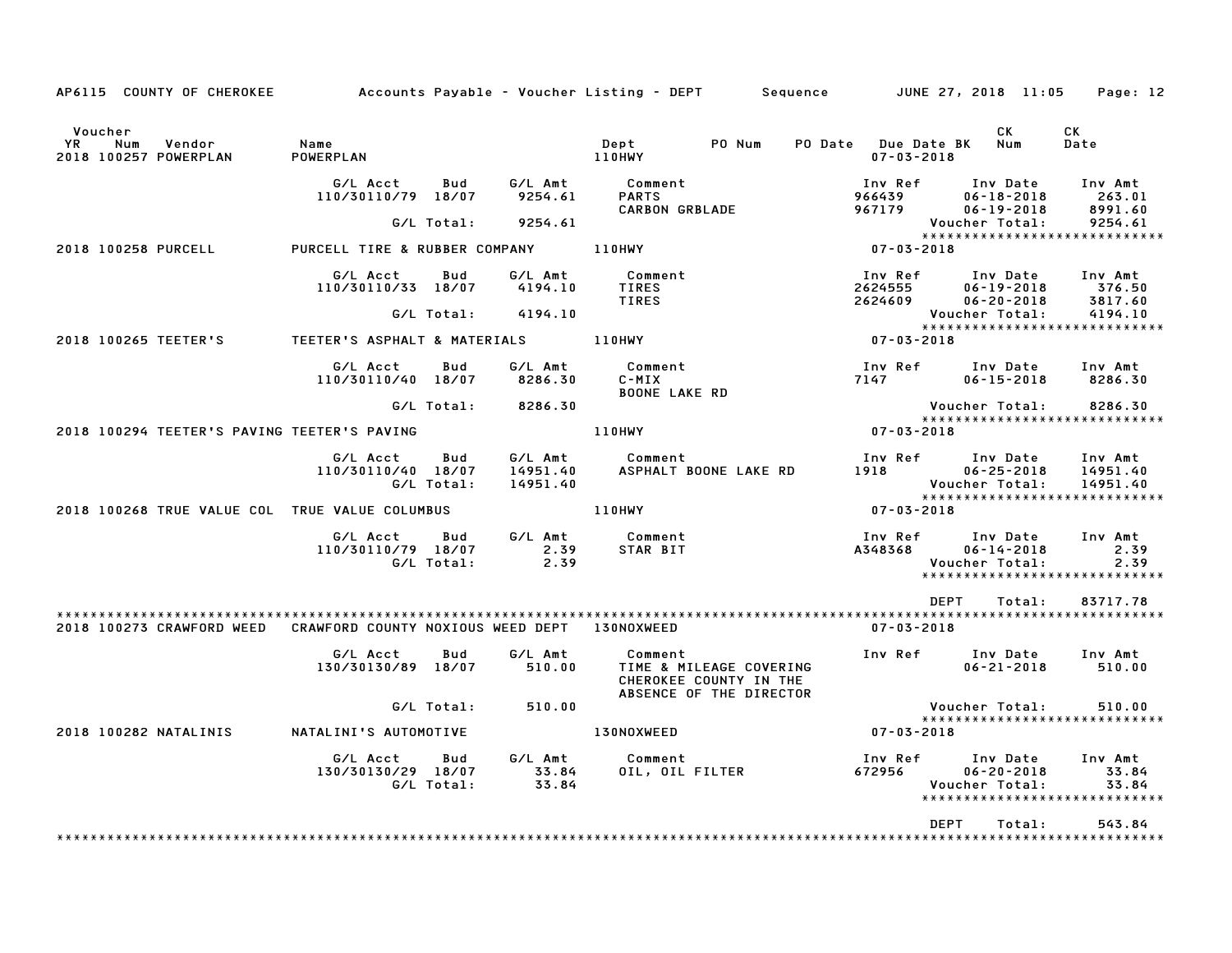| AP6115 COUNTY OF CHEROKEE                                                |                                                      |                   |                                      | Accounts Payable – Voucher Listing – DEPT         Sequence         JUNE 27, 2018  11:05 |                                         |                                                        | Page: 13                                          |  |
|--------------------------------------------------------------------------|------------------------------------------------------|-------------------|--------------------------------------|-----------------------------------------------------------------------------------------|-----------------------------------------|--------------------------------------------------------|---------------------------------------------------|--|
|                                                                          |                                                      |                   |                                      |                                                                                         |                                         |                                                        |                                                   |  |
| Voucher<br>Vendor<br>YR<br>Num<br>2018 100299 ELLIOTT, B                 | Name<br>BETHA K ELLIOTT                              |                   |                                      | PO Num<br>Dept<br>140HEALTH                                                             | PO Date Due Date BK<br>$07 - 03 - 2018$ | CK<br>Num                                              | CK<br>Date                                        |  |
|                                                                          | G/L Acct<br>140/30140/73 18/07<br>140/30140/23 18/07 | Bud<br>G/L Total: | G/L Amt<br>151.51<br>10.02<br>161.53 | Comment<br>MILEAGE/MEALS                                                                | Inv Ref                                 | Inv Date<br>$06 - 22 - 2018$<br>Voucher Total:         | Inv Amt<br>161.53<br>161.53                       |  |
| 2018 100275 EMPIRE                                                       | EMPIRE DISTRICT ELECTRIC COMPANY 140HEALTH           |                   |                                      |                                                                                         | 07-03-2018                              |                                                        | *****************************                     |  |
|                                                                          | G/L Acct<br>140/30140/72 18/07                       | Bud               | G/L Amt<br>911.62                    | Comment<br><b>HEALTH DEPT</b>                                                           | Inv Ref Inv Date Inv Amt                |                                                        |                                                   |  |
|                                                                          |                                                      | G/L Total:        | 911.62                               | ACCT 616527-32-1                                                                        |                                         | $06 - 18 - 2018$<br>Voucher Total:                     | 911.62<br>911.62<br>***************************** |  |
| 2018 100276 FOUR STATE PRIN FOUR STATE PRINTING                          |                                                      |                   |                                      | <b>140HEALTH</b>                                                                        | $07 - 03 - 2018$                        |                                                        |                                                   |  |
|                                                                          | G/L Acct<br>140/30140/21 18/07                       | Bud               | G/L Amt<br>19.46                     | Comment<br><b>HEALTH DEPT</b>                                                           | Inv Ref Inv Date                        |                                                        | Inv Amt                                           |  |
|                                                                          |                                                      | G/L Total:        | 19.46                                | <b>POSTAGE</b><br><b>POSTAGE</b>                                                        |                                         | $06 - 18 - 2018$<br>$06 - 12 - 2018$<br>Voucher Total: | 9.73<br>9.73<br>19.46                             |  |
|                                                                          |                                                      |                   |                                      |                                                                                         |                                         |                                                        | *****************************                     |  |
| 2018 100302 FOUR STATE PRIN FOUR STATE PRINTING THE RESIDENCE RESIDENCE. |                                                      |                   |                                      | $07 - 03 - 2018$                                                                        |                                         |                                                        |                                                   |  |
|                                                                          | G/L Acct Bud<br>140/30140/21 18/07                   |                   | G/L Amt<br>9.73                      | Comment<br>HEALTH DEPT                                                                  | Inv Ref Inv Date Inv Amt                |                                                        |                                                   |  |
|                                                                          |                                                      | G/L Total:        | 9.73                                 | POSTAGE/KHEL                                                                            |                                         | $06 - 25 - 2018$<br>Voucher Total:                     | 9.73<br>9.73<br>*****************************     |  |
| 2018 100277 HEMOCUE                                                      | HEMOCUE INC                                          |                   |                                      | 140HEALTH                                                                               | $07 - 03 - 2018$                        |                                                        |                                                   |  |
|                                                                          | G/L Acct<br>140/30140/43 18/07                       | Bud               | G/L Amt<br>204.00                    | Comment<br>WIC PROGRAM                                                                  | Inv Ref Inv Date Inv Amt                |                                                        |                                                   |  |
|                                                                          |                                                      | G/L Total:        | 204.00                               | HEMOGLOBIN CONTROL SOLUTION 3092884                                                     |                                         | $06 - 15 - 2018$<br>Voucher Total:                     | 204.00<br>204.00<br>***************************** |  |
| 2018 100278 MEDICAL WASTE                                                | MEDICAL WASTE SERVICES                               |                   |                                      | 140HEALTH                                                                               | 07-03-2018                              |                                                        |                                                   |  |
|                                                                          | G/L Acct<br>140/30140/82 18/07                       | Bud               | G/L Amt<br>108.90                    | Comment<br><b>HEALTH DEPT</b>                                                           | Inv Ref Inv Date Inv Amt                |                                                        |                                                   |  |
|                                                                          |                                                      | 18/07             |                                      | MO BIOHAZARD WASTE DISPOSAL W 121303<br>LATE FEE                                        |                                         | $06 - 21 - 2018$                                       | 99.00<br>9.90                                     |  |
|                                                                          | 108.90<br>G/L Total:                                 |                   |                                      |                                                                                         | Voucher Total:                          | 108.90<br>******************************               |                                                   |  |
| 2018 100279 QUILL                                                        | QUILL CORPORATION                                    |                   | <b>140HEALTH</b>                     | 07-03-2018                                                                              |                                         |                                                        |                                                   |  |
|                                                                          | G/L Acct<br>140/30140/21 18/07                       | Bud               | G/L Amt<br>69.72                     | Comment<br><b>HEALTH DEPT</b>                                                           | Inv Ref Inv Date                        |                                                        | Inv Amt                                           |  |
|                                                                          |                                                      | G/L Total:        | 69.72                                | TRASH BAGS, PAPER                                                                       | 7895527                                 | $06 - 15 - 2018$<br>Voucher Total:                     | 69.72<br>69.72                                    |  |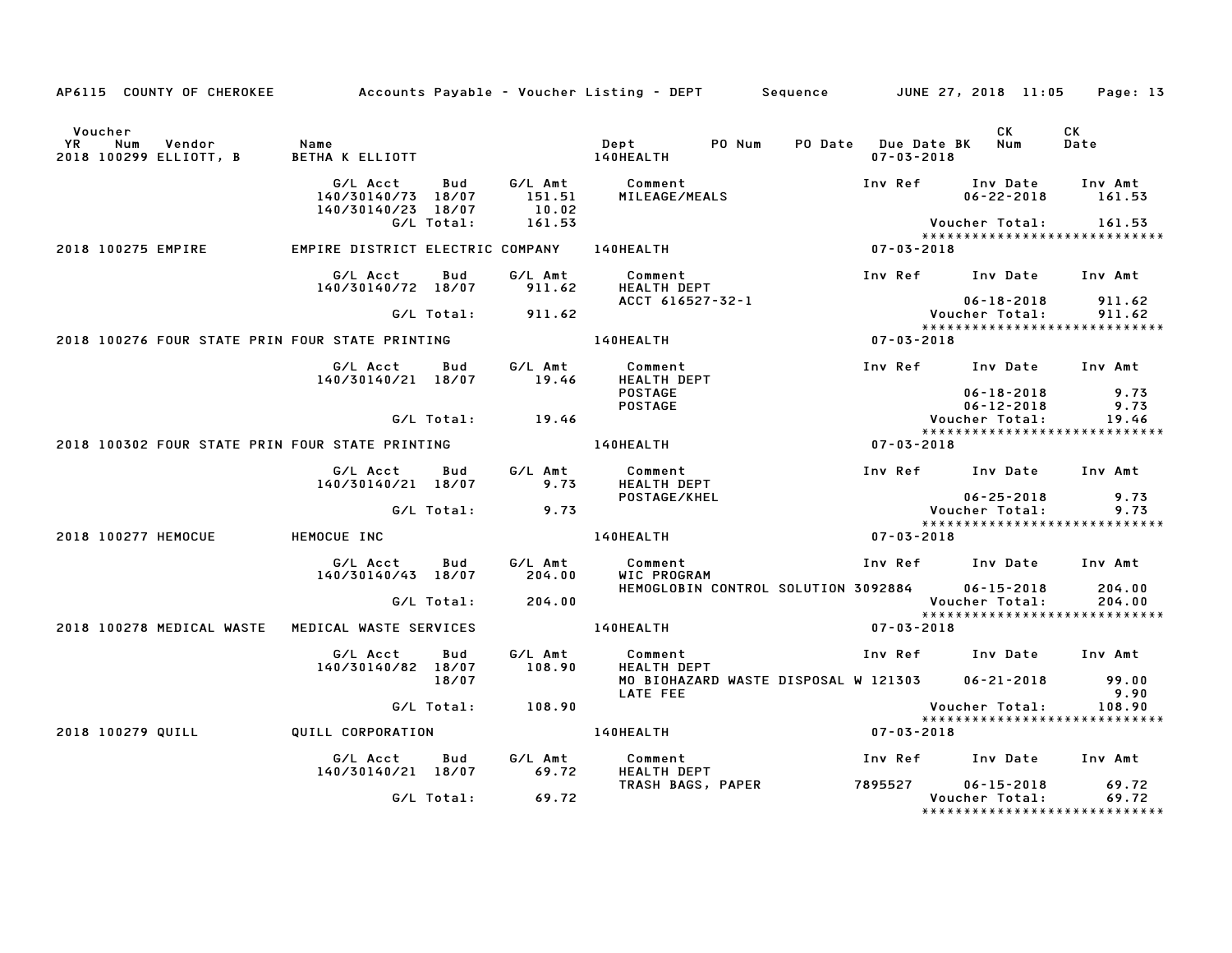| AP6115 COUNTY OF CHEROKEE                               | Accounts Payable – Voucher Listing – DEPT         Sequence |                            |                                 |                                                          |                                                      |                                                                                        |                                         | JUNE 27, 2018 11:05                                                | Page: 14                                                         |
|---------------------------------------------------------|------------------------------------------------------------|----------------------------|---------------------------------|----------------------------------------------------------|------------------------------------------------------|----------------------------------------------------------------------------------------|-----------------------------------------|--------------------------------------------------------------------|------------------------------------------------------------------|
| Voucher<br>YR.<br>Num<br>Vendor<br>2018 100280 VERIZON  | Name<br><b>VERIZON WIRELESS</b>                            |                            |                                 | Dept<br>140HEALTH                                        | PO Num                                               |                                                                                        | PO Date Due Date BK<br>$07 - 03 - 2018$ | CK<br>Num                                                          | СK<br>Date                                                       |
|                                                         | G/L Acct<br>140/30140/72 18/07                             | Bud                        | G/L Amt<br>85.52                | Comment<br><b>HEALTH DEPT</b>                            |                                                      |                                                                                        | Inv Ref                                 | Inv Date                                                           | Inv Amt                                                          |
|                                                         |                                                            | G/L Total:                 | 85.52                           | ACCT 587034926-0001                                      |                                                      | $06 - 12 - 2018$<br>85.52<br>Voucher Total:<br>85.52<br>****************************** |                                         |                                                                    |                                                                  |
| 2018 100252 COLUMBUS NEWS                               | COLUMBUS NEWS REPORT                                       |                            |                                 | *************************************<br>160ELECT        |                                                      |                                                                                        | $07 - 03 - 2018$                        | <b>DEPT</b><br>Total:                                              | 1570.48                                                          |
|                                                         | G/L Acct<br>160/30160/78 18/07                             | Bud<br>18/07<br>G/L Total: | G/L Amt<br>44.00<br>44.00       | Comment                                                  | LEGAL NOTICE/CLOSING BOOKS<br>LEGAL - NOTICE TO VOTE |                                                                                        | Inv Ref<br>0613<br>623                  | Inv Date<br>$06 - 13 - 2018$<br>$06 - 22 - 2018$<br>Voucher Total: | Inv Amt<br>32.00<br>12.00<br>44.00                               |
| 2018 100304 LOCKWOOD                                    | LOCKWOOD COMPANY                                           |                            |                                 | 160ELECT                                                 |                                                      |                                                                                        | $07 - 03 - 2018$                        |                                                                    | *****************************                                    |
|                                                         | G/L Acct<br>160/30160/21 18/07                             | Bud<br>G/L Total:          | G/L Amt<br>316.66<br>316.66     | Comment<br><b>BALLOT ENVELOPES</b>                       |                                                      |                                                                                        | Inv Ref<br>121920                       | Inv Date<br>$06 - 20 - 2018$<br>Voucher Total:                     | Inv Amt<br>316.66<br>316.66<br>*****************************     |
|                                                         |                                                            |                            |                                 |                                                          |                                                      |                                                                                        |                                         | <b>DEPT</b><br>Total:                                              | 360.66                                                           |
| 2018 100210 AMBULANCE #1                                | CHEROKEE COUNTY AMBULANCE-DIST #1                          |                            |                                 | 220AMBULANCE                                             |                                                      |                                                                                        | $07 - 03 - 2018$                        |                                                                    |                                                                  |
|                                                         | G/L Acct<br>220/30220/89 18/07                             | Bud<br>G/L Total:          | G/L Amt<br>16877.33<br>16877.33 | Comment<br>MONTHLY SUBSIDY                               |                                                      |                                                                                        | Inv Ref                                 | Inv Date<br>$07 - 01 - 2018$<br>Voucher Total:                     | Inv Amt<br>16877.33<br>16877.33<br>***************************** |
| 2018 100211 AMBULANCE #2                                | CHEROKEE COUNTY AMBULANCE-DIST #2                          |                            |                                 | 220AMBULANCE                                             |                                                      |                                                                                        | $07 - 03 - 2018$                        |                                                                    |                                                                  |
|                                                         | G/L Acct<br>220/30220/89 18/07                             | Bud<br>G/L Total:          | G/L Amt<br>16877.33<br>16877.33 | Comment<br>MONTHLY SUBSIDY                               |                                                      |                                                                                        | Inv Ref                                 | Inv Date<br>$07 - 01 - 2018$<br>Voucher Total:                     | Inv Amt<br>16877.33<br>16877.33<br>***************************** |
| 2018 100212 AMBULANCE #3                                | CHEROKEE COUNTY AMBULANCE-DIST #3                          |                            |                                 | 220AMBULANCE                                             |                                                      |                                                                                        | $07 - 03 - 2018$                        |                                                                    |                                                                  |
|                                                         | G/L Acct<br>220/30220/89 18/07                             | Bud<br>G/L Total:          | G/L Amt<br>14477.33<br>14477.33 | Comment<br>MONTHLY SUBSIDY                               |                                                      |                                                                                        | Inv Ref                                 | Inv Date<br>$07 - 01 - 2018$<br>Voucher Total:                     | Inv Amt<br>14477.33<br>14477.33<br>***************************** |
| 2018 100254 KS DEPT OF CONT KS EMPLOYMENT SECURITY FUND |                                                            |                            |                                 | 260BENEFITS                                              |                                                      |                                                                                        | $07 - 03 - 2018$                        | <b>DEPT</b><br>Total:                                              | 48231.99                                                         |
|                                                         | G/L Acct<br>260/30260/05 18/07                             | Bud                        | G/L Amt<br>4324.73              | Comment<br>ACCT 177414<br>2ND QUARTER<br>CHEROKEE COUNTY |                                                      |                                                                                        | Inv Ref                                 | Inv Date<br>$06 - 20 - 2018$                                       | Inv Amt<br>4324.73                                               |
|                                                         |                                                            | G/L Total:                 | 4324.73                         |                                                          |                                                      |                                                                                        |                                         | Voucher Total:                                                     | 4324.73<br>*****************************                         |
|                                                         |                                                            |                            |                                 |                                                          |                                                      |                                                                                        |                                         | <b>DEPT</b><br>Total:                                              | 4324.73                                                          |